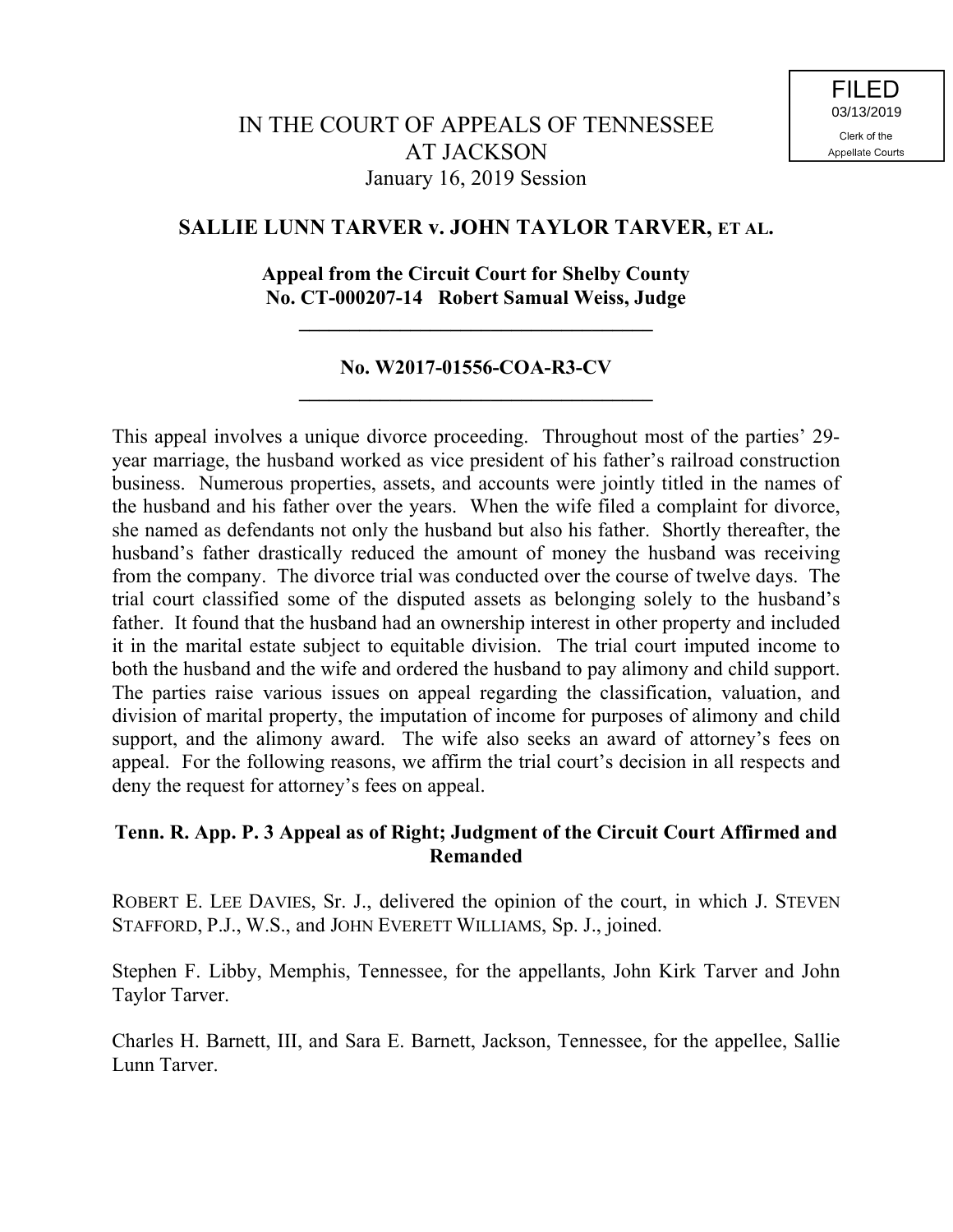#### **OPINION**

#### **I. FACTS & PROCEDURAL HISTORY**

John Kirk Tarver ("Husband") and Sallie Lunn Tarver ("Wife") were married in 1987 when both parties were 23 years old. Husband's father, John Taylor Tarver ("Grandfather"), owned a railroad construction business in Memphis called Shelby Railroad Service, Inc., which Grandfather founded in  $1974<sup>1</sup>$  Husband had been working at Shelby Railroad since age 18 while taking some college courses. Grandfather fired Husband twice around 1987 and 1988 due to disagreements, but each time, Husband returned to Shelby Railroad within a matter of months. At some point between 1988 and 1993, Grandfather named Husband the Vice President of Shelby Railroad and moved him from manual labor to an office position with the intention that he would one day run the company. Husband was fired once more in 2005 for a period of months, but he otherwise worked as Vice President of Shelby Railroad for the duration of the parties' marriage. During this time, Grandfather added Husband's name (and sometimes the names of his grandchildren) to many accounts and certificates of deposit that Grandfather acquired. Husband was Grandfather's only child, and Grandfather would later testify that he routinely added Husband's names to accounts and assets in a rudimentary estate planning effort.

Wife has a college degree in fashion merchandising but never worked in that field. After the parties married, she initially worked at a service center and then obtained employment in the health insurance industry, where she worked as a data entry and enrollment clerk and customer service representative. Husband and Wife had four children during the marriage, born between 1993 and 2002. Wife gave birth to the parties' twins in 2002 and continued to work from home 30 hours per week in order to care for the children and avoid daycare costs. By this time, Husband had become one of the major producers with respect to generating business for Shelby Railroad and was primarily responsible for its railroad work. In 2003 and 2004, Husband was paid annual compensation from Shelby Railroad ranging between \$152,342 and \$175,403.

During the summer of 2005, Husband and Grandfather had a disagreement that led to Husband leaving his employment at Shelby Railroad. Husband described the incident as "a combination" of him quitting and Grandfather firing him. Husband worked at other jobs for a few months and rarely spoke to Grandfather. In order to pay for their children's private school tuition, Husband and Wife utilized trust fund money belonging to Wife and cashed in a certificate of deposit funded by Grandfather that was listed in the names of Grandfather, Husband, and Wife. In early 2006, there was some discussion about Husband purchasing Shelby Railroad from Grandfather. However, Grandfather would have had to finance the purchase, and the parties never reached an agreement as to

 $\overline{a}$ 

<sup>&</sup>lt;sup>1</sup> Shelby Railroad builds and repairs railroad tracks for private industries.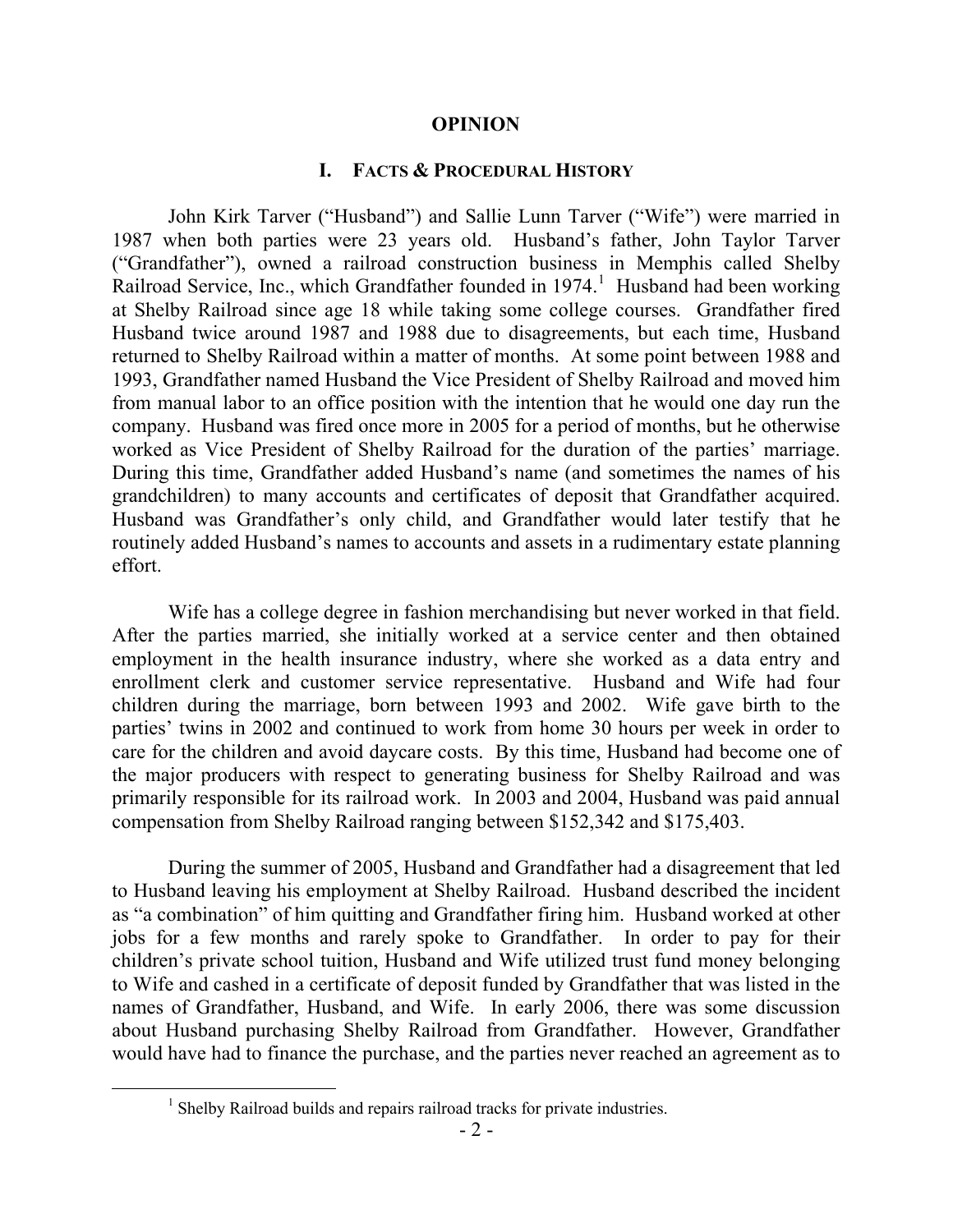terms.

During this period, Grandfather was also embroiled in an eminent domain proceeding in which a railroad was acquiring the real property where he had been operating Shelby Railroad. Grandfather decided that if Husband did not return to work at Shelby Railroad, Grandfather would not continue the business, as this would require obtaining new real property and moving the company. He wrote letters to Husband acknowledging that he could not do all of the work by himself anymore and inviting Husband to come back, discuss the situation, and "put everything on the table." Grandfather wrote a lengthy letter on March 20, 2006, which closed by stating, in part:

Kirk, I would like to see you come back but the[re] must be a great TRUST between you & I. I was the founder of [Shelby Railroad]. I lost interest in the co. several years ago  $\&$  you told me you wanted to continue the co.... The BNSF RR is going to pay me  $$3,000,000.00$  for everything – for the property  $\&$  moving. It will take all of this money to buy new property, move<sup>[1]</sup> & re-establish. . . . After July 1 – The BNSF RR I am sure will SUE me & [Shelby Railroad] for not being off of the property. They have already stated in court that I am holding up the entire project.

Kirk, I cannot make you do what you should do. I really hope you are there in the morning  $&$  will work with me on everything!

Within days of this letter, Husband returned to work at Shelby Railroad. There was no written document executed in connection with his return. Husband and Grandfather deny that Husband was offered any incentive for returning to work aside from his salary. However, according to Wife, she and Husband had a discussion before Husband agreed to return to work, and Husband agreed with her suggestion to demand an ownership interest in either the company or the real property before he would agree to return.

Roughly one month after Husband's return to work, on April 24, 2006, Grandfather utilized the money from the eminent domain proceeding to purchase the first of several unimproved parcels that would be used for the new business location for Shelby Railroad. Other adjoining parcels were subsequently acquired, all on Shelby Drive in Memphis, for a total of twenty acres. Husband's name had never before been listed on the deeds to the real property where Shelby Railroad operated. However, when these parcels were acquired for the new location, Grandfather titled each of the properties in his name along with Husband's name as joint tenants with the right of survivorship.<sup>2</sup>

 $\overline{a}$  $2\;\;$  In a joint tenancy with an express right of survivorship and two joint tenants, each joint tenant owns "a proportional (one half) share, with the survivor to take the Property in fee simple upon the death of the other." *Bryant v. Bryant*, 522 S.W.3d 392, 413 (Tenn. 2017). In *Bryant*, the Tennessee Supreme Court "join[ed] the majority of jurisdictions in following the common-law doctrine of severance and [held] that a joint tenancy with an express right of survivorship may be severed and the estate thereby turned into a tenancy in common, by any one of the joint owners, at his will." *Id.* at 411 (internal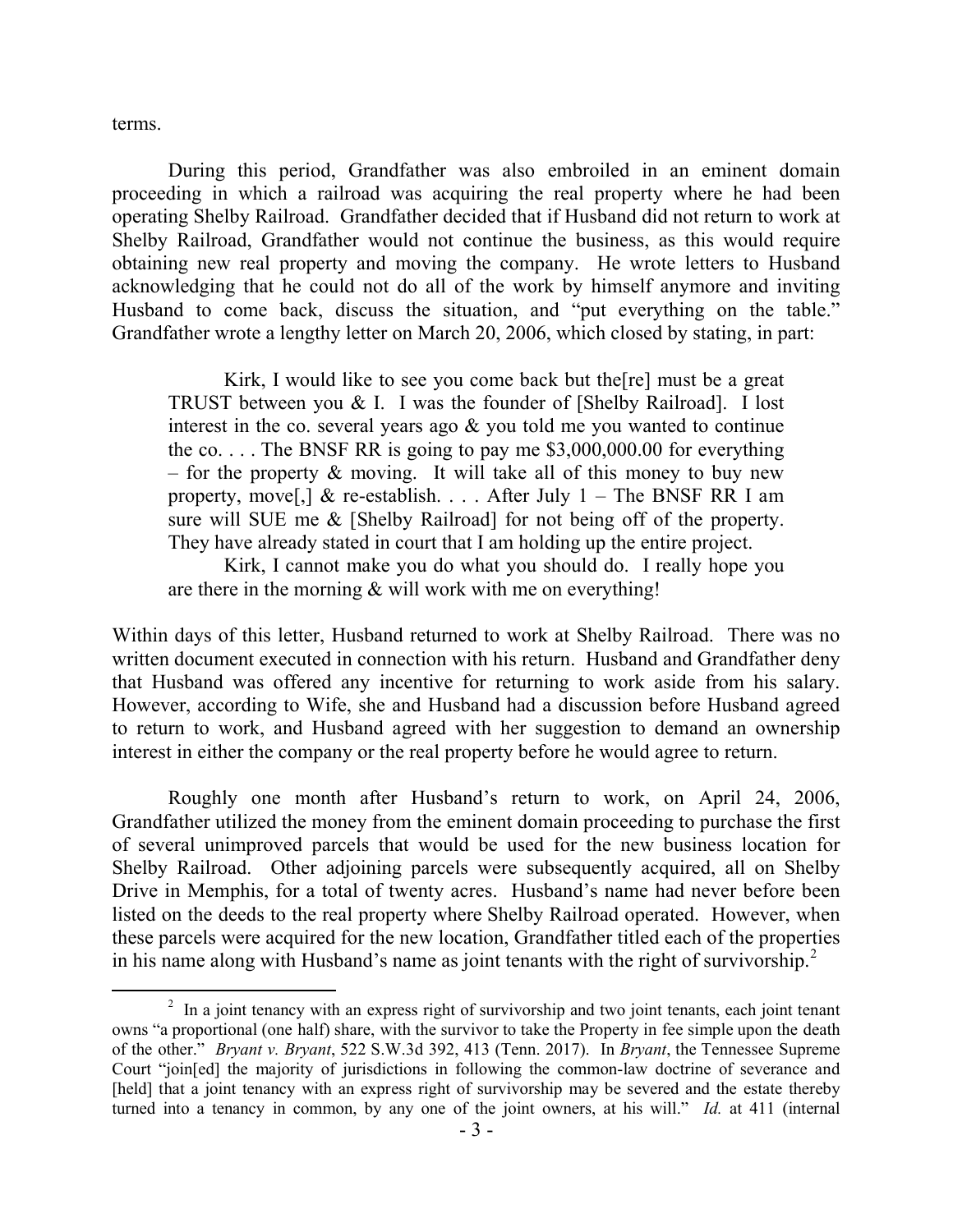Thereafter, construction began on the Shelby Drive property for an office building and a very large shop building (nearly the size of a football field) to be used by Shelby Railroad. The funds used to construct the buildings on the Shelby Drive property came from the proceeds from the eminent domain proceeding, which were placed in an account that was listed in the names of Grandfather and Husband. Husband made no financial contribution toward the property or its upkeep or expenses, as Shelby Railroad paid for all property taxes, maintenance, and repairs in connection with the real property.

Around this time, in 2009, Wife was "laid off" from her job in the health insurance industry, and she never returned to work thereafter. Throughout her twenty years of employment during the marriage, she had never earned more than \$22,000 annually. However, Husband received over \$200,000 per year in salary and bonuses from Shelby Railroad in 2007, 2008, and 2009 (after his return to work).

In 2010, Shelby Railroad began conducting operations from the newly constructed buildings at the Shelby Drive location. Although there was no written lease agreement in existence, Shelby Railroad began paying "rent" to Husband and Grandfather, the two owners of the real property according to the deeds. This rent was paid instead of Husband's usual "bonuses." Grandfather unilaterally determined the amount of rent to be paid without consulting with Husband. Husband later explained that this "rent" arrangement was simply intended to avoid taxes that would have otherwise been owed if the money he received was classified as payroll. Grandfather confirmed that the rental payments were simply an attempt on his part "to funnel as much money as I could to [Father] and his family" while avoiding taxes and worker's compensation expenses. Grandfather said the amount of rent he paid was simply based on "what I wanted to [pay]."

For instance, in 2010, Shelby Railroad paid annual rent of \$130,000 to Husband while also paying rent to Grandfather. In 2011, 2012, and 2013, Shelby Railroad paid \$180,000 per year in rent to Husband and \$180,000 per year in rent to Grandfather. In addition to these rental payments, Husband also received an annual salary from Shelby Railroad ranging between \$76,500 and \$79,500 in 2011, 2012, and 2013. Overall, then, Husband received over \$250,000 per year from Shelby Railroad in 2011, 2012, and 2013, classified as a combination of rent and salary payments.

In addition to the compensation Husband received directly from Shelby Railroad, the company also either paid directly or reimbursed Husband and Wife for numerous personal expenses, such as the property taxes on their marital residence, uncovered medical expenses, family dining expenses, groceries, clothing, furniture, and personal

quotation omitted). "[B]oth joint tenants and tenants in common have essentially the same rights, which are the 'right to use, to exclude, and to enjoy a share of the property's income.'" *Id.* at 404 (quoting *U.S. v. Craft*, 535 U.S. 274, 280 (2002)).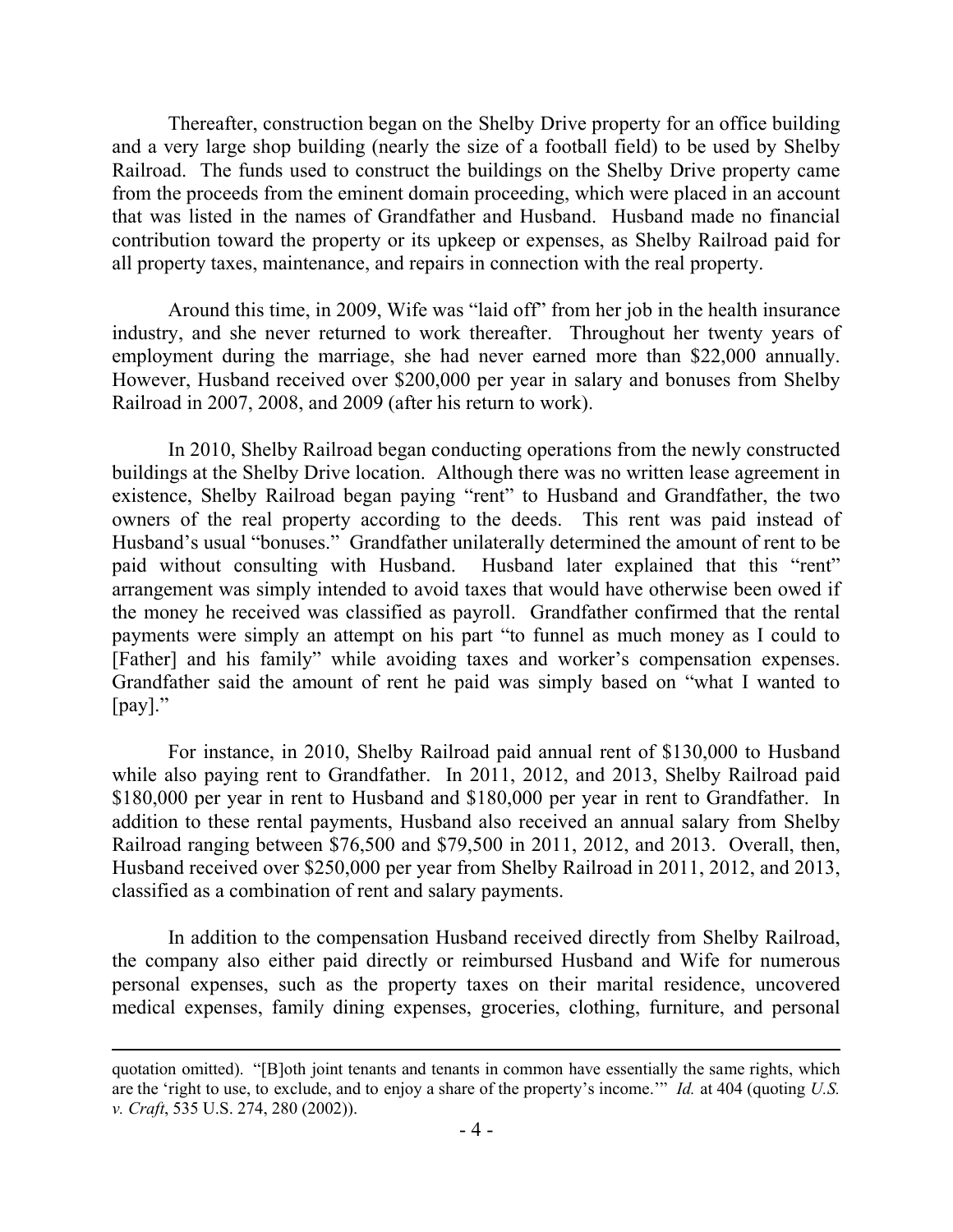travel expenses. Shelby Railroad also provided Husband and Wife with vehicles for their personal use and paid for their auto insurance, repairs, and gas. In addition, Shelby Railroad paid for the majority of the construction costs for the parties' marital residence in Cordova, so they had no mortgage. The home was valued by the county property tax assessor at \$481,600. None of these personal expenses paid by Shelby Railroad were reflected as income on Husband's W-2 forms.

Wife filed a complaint for divorce in January 2014, alleging that Husband had taken off his wedding band and begun sleeping on the couch. The parties' two oldest children had reached the age of majority, but the twins were only eleven years old. Wife asked the trial court to enter a parenting plan and a final decree of divorce equitably dividing the parties' marital property and awarding her child support, alimony, and attorney's fees. The complaint stated that Grandfather was also named as a defendant for the purpose of adjudicating property rights due to various assets being jointly titled in the names of Husband and Grandfather, such as the Shelby Drive property. Husband filed an answer and counter-complaint for divorce.

Husband and Grandfather were represented by the same attorney throughout the divorce proceeding. However, not long after the complaint was filed, Grandfather admittedly "got upset" and "cut off . . . the faucet" of financial support to Husband and his family. This drastically diminished the standard of living previously enjoyed by Husband and Wife and their children. However, Husband took the position that he had no control over Grandfather and was "at his father's mercy." Grandfather reduced Father's annual rent payments from Shelby Railroad from \$180,000 per year to only \$2,400 per year. From that point forward, Husband only received his base salary of around \$80,000 with no bonuses. Shelby Railroad also stopped paying for the family's health insurance policy, so Husband individually began paying a premium of roughly \$2,200 per month and then claiming that he could no longer afford to pay for other family expenses because his health insurance cost equated to half of his take-home pay. Grandfather then took a \$300,000 "bonus" from Shelby Railroad and "loaned" money to Husband to pay for his expenses, such as medical costs, his children's tuition, and attorney's fees.As a result, Husband claimed that he owed Grandfather \$252,014 in "loans" for money that he borrowed during the divorce proceeding.Shelby Railroad also stopped paying for gas and repairs for Wife's vehicle and the older children's vehicles, and Grandfather stopped paying for the oldest child's college tuition at a private university. Wife had been driving a Cadillac Escalade that was furnished by Shelby Railroad, but when she went to have the vehicle serviced at a dealership, she learned that Grandfather had told the dealership not to release the vehicle to anyone except him, so she was not permitted to leave with the vehicle. Grandfather had the Escalade taken to Shelby Railroad, and Wife drove a ten-year old minivan for the remainder of the divorce proceeding (which the trial court ultimately valued at \$1,584). At the same time, however, Shelby Railroad purchased a brand new loaded Ford F-150 for Husband to drive.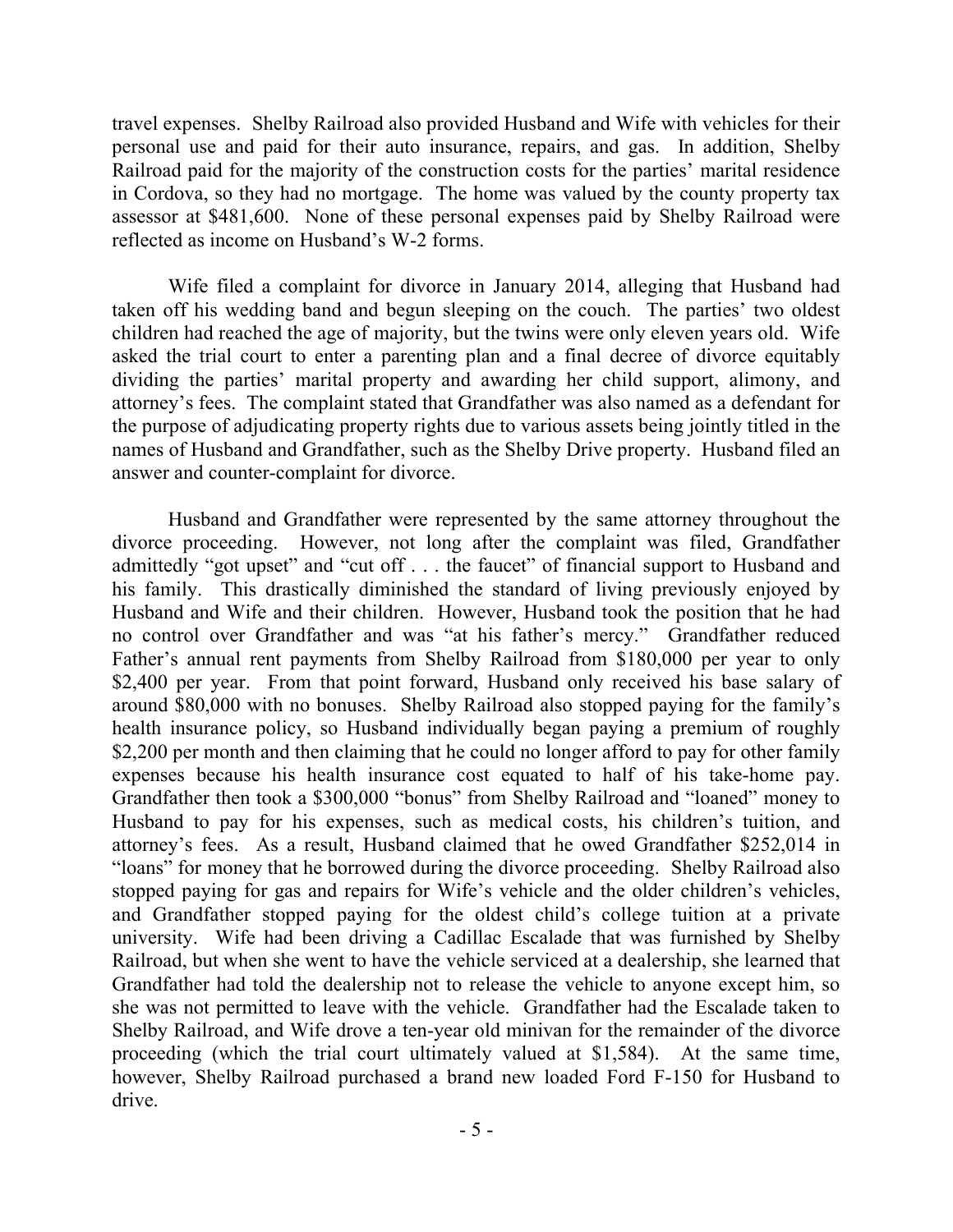Husband and Wife ultimately came to an agreement regarding the issue of parenting time, agreeing to a 50/50 arrangement, but they could not agree as to the issues of property classification and division, child support, alimony, or attorney's fees. The trial court bifurcated the proceedings to first determine whether Husband had any ownership interest in the Shelby Railroad corporation. After hearing three days of testimony, the trial court entered an order finding that although some records indicated that Husband owned a ten percent ownership interest in the company, other records stated that he did not, and the weight of the evidence suggested that he did not in fact own any interest in the business. However, the trial court found that Husband *was* a joint owner of the real property and buildings located at Shelby Drive, owning "a half interest in that property." Notably, the trial court's order also states that the court did not find any of the parties' testimony to be particularly credible, considering their oral testimony, body language, and demeanor. In fact, at the conclusion of the hearing, the trial judge stated:

[T]he reason I've had so much trouble with this case is that lies are hard, and especially when none of the parties on both sides of the case are completely telling the truth. The body language and tone of the parties bears mention. Not one of you seemed confident about anything that came out of any of your mouths. Your facial expressions, even today, are just - tell the story.

The trial court also found that the claims made by Husband and Grandfather regarding their inability to find relevant documents regarding Shelby Railroad were not credible and were "absolutely ridiculous." The court found that Husband and Grandfather had engaged in "extreme discovery abuses."

Over the course of eight more days in September 2016, the trial court heard additional testimony from Wife, Husband, Grandfather, the bookkeeper for Shelby Railroad, two appraisers, two accountants, a vocational consultant, and various other witnesses. Husband was 51 years old by this time, and Wife was 52 years old. Wife had not worked full-time in nearly twenty years and had not been employed at all for seven years. She was receiving only \$778 in monthly income from a trust fund and sought an award of long-term alimony in the sum of \$5,000 per month. Wife believed that Husband would return to the parties' marital standard of living once the divorce proceeding was over.Wife testified that she had borrowed roughly \$550,000 from her brother during the divorce proceeding to pay for attorney's fees and other expenses.

Wife presented the testimony of a forensic certified public accountant and economist regarding an appropriate calculation of Husband's income for purposes of alimony and child support. He considered Husband's history of receiving benefits from Shelby Railroad consisting of salary/bonuses, rent, and reimbursements for personal expenses.He explained that the company's payment of personal expenses for Husband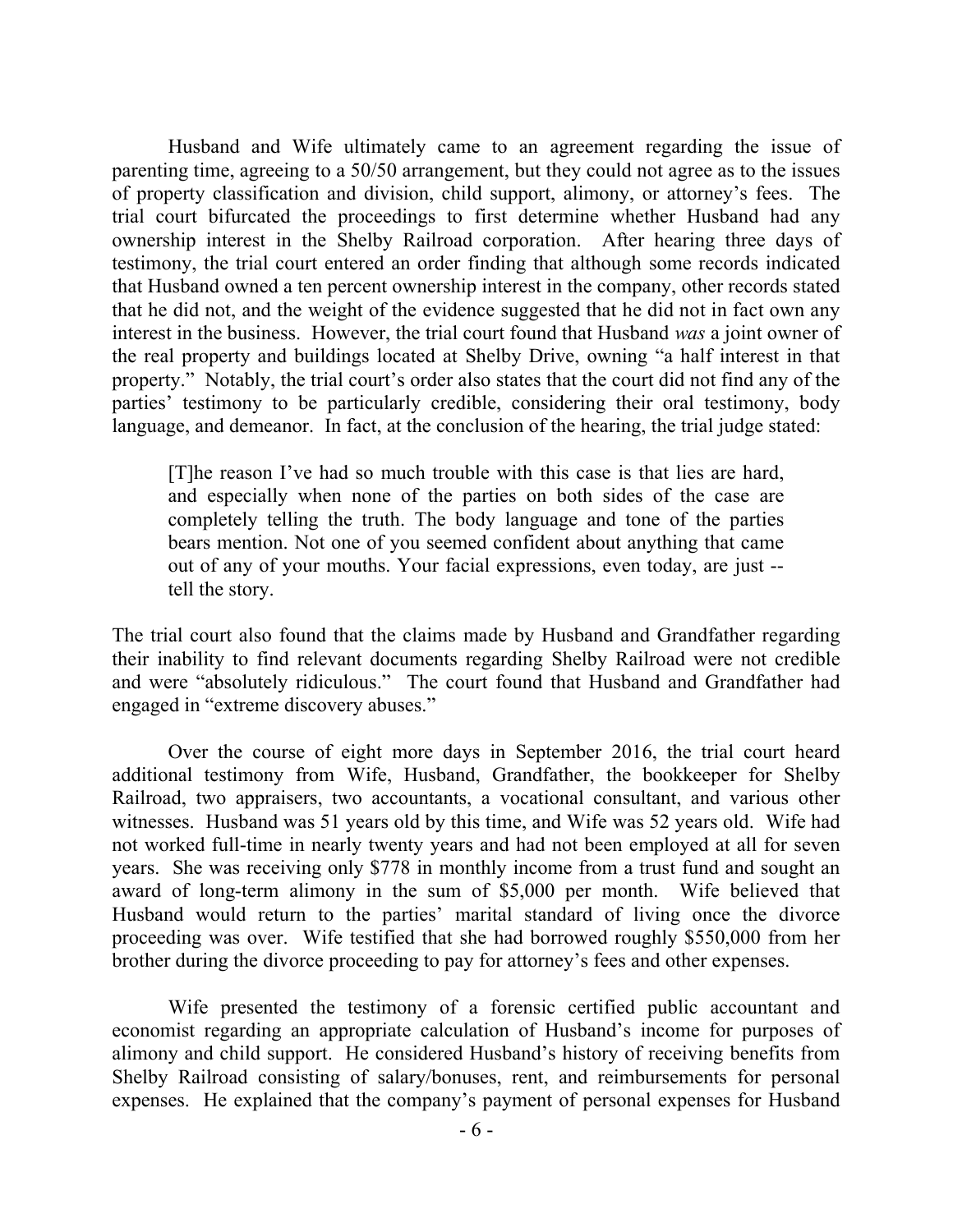should have been reflected on Husband's W-2 as taxable income. Accordingly, he calculated Husband's total income by adding his base salary, expected rent payments, and the value of the personal expenses paid by Shelby Railroad. Depending on whether Husband continued to receive rent at the historic rental rate of \$180,000 or a reduced rate based on fair market rental value, he calculated Husband's total annual income as either \$285,993 or \$216,958.In the same fashion, Husband presented the testimony of a vocational consultant regarding Wife's projected income. He testified that Wife could enter the labor market and expect to start out earning \$28,000 if working full-time.

Wife's appraiser testified regarding the value of the Shelby Drive property, which consisted of twenty acres, an office building of 4,741 square feet, and a garage service building containing 18,620 square feet. He opined that the real property and improvements were worth \$2,870,000. However, Husband's appraiser estimated the value at only \$1,810,000. The parties also presented testimony regarding the fair market *rental* value of the Shelby Drive property. Wife's appraiser estimated the fair rental value to be \$221,930 per year. Husband's appraiser calculated the fair rental value at \$178,448 per year.

During his testimony, Grandfather acknowledged that Husband had an ownership interest in the Shelby Drive property, adding, "I gave him 50 percent of the property." However, both Husband and Grandfather flatly denied that Husband's return to work at Shelby Railroad had anything to do with his name being placed on the deed to the Shelby Drive property weeks later. According to Grandfather, the family attorney simply recommended "out of the blue" that Husband's name should be added to the deeds, and Grandfather "had no problem doing that." Husband likewise acknowledged that he had "a legal interest" in the property, but Husband suggested that his ownership interest was received either as a gift or a "future inheritance."

The trial court announced its oral ruling on November 8, 2016, and entered a divorce decree on December 16, 2016.After numerous post-trial motions, the court entered an amended final decree on July 18, 2017. For clarity, we will discuss the trial court's final calculations and rulings on each of the issues. At the outset, we note that the trial court incorporated by reference its previous order from the first three days of trial, in which it found that none of the parties were particularly credible. In its final order, the trial court further found that "Husband and Grandfather abused the discovery process throughout the case," and the court added that their lack of organization relating to Shelby Railroad and failure to be forthcoming with documents were "truly baffling to the Court."

The trial court declared the parties divorced, finding that both parties contributed to the collapse of the marriage. The trial court classified and equitably divided numerous assets and debts, but the only asset specifically raised as an issue on appeal is the Shelby Drive property. The trial court found that Husband owned a one-half interest in the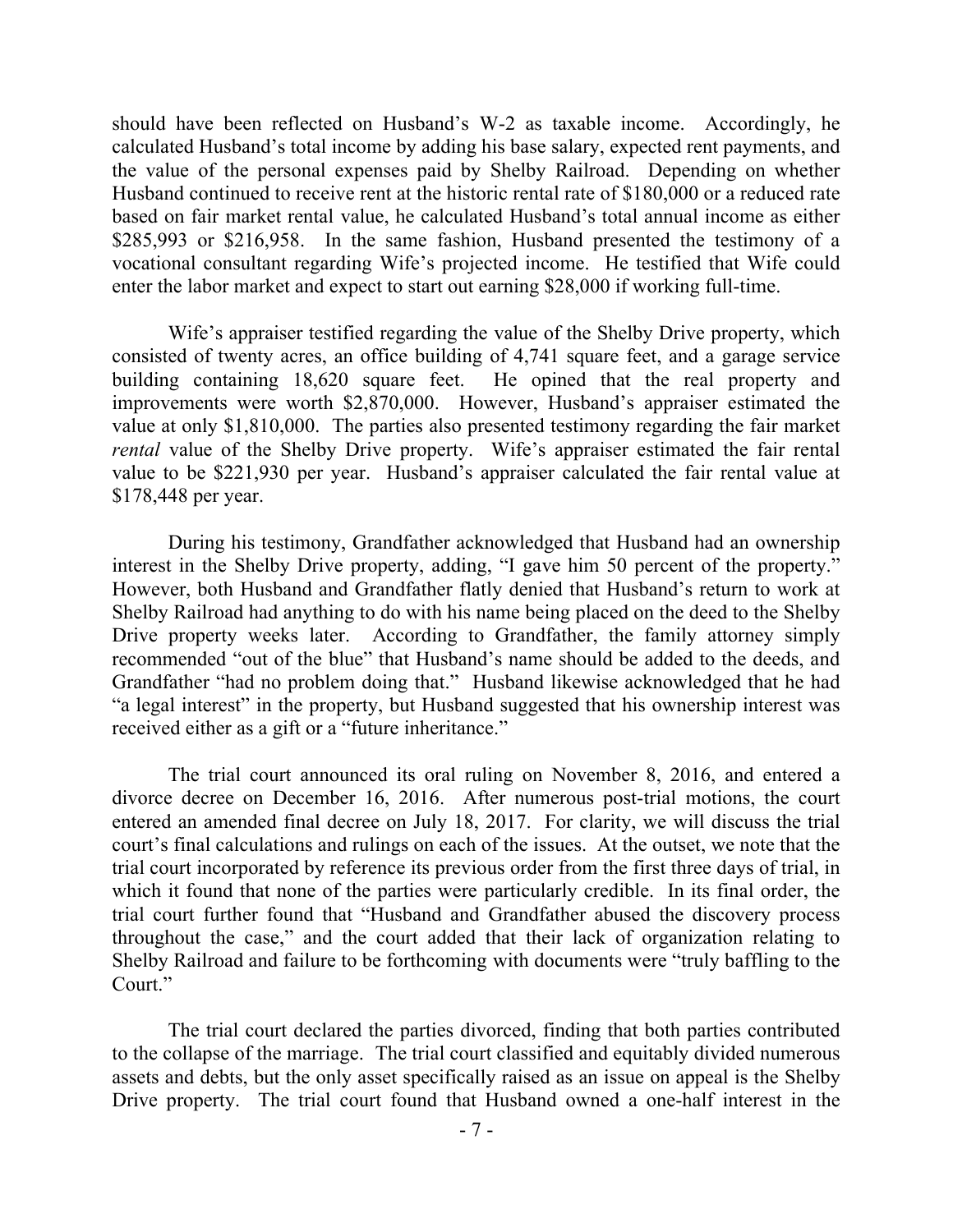Shelby Drive property, which was jointly titled in the names of Grandfather and Husband.Because this property interest was acquired during the marriage, the trial court started with the presumption that Husband's ownership interest in the property was marital property subject to equitable division. Considering all the testimony, the trial court concluded that Husband failed to carry his burden of showing that his interest in the Shelby Drive property was a mere gift that would render it separate property. To the contrary, the trial court found that Husband acquired his ownership interest in the real property as an incentive to return to work for Shelby Railroad in 2006. The trial court acknowledged that it had no evidence of any employment contract or documentation of the terms of reemployment, and it specifically found that neither Husband nor Grandfather provided a good "explanation" for how it was agreed that Husband would return to work at Shelby Railroad. However, based on the circumstances, history, and timing of the acquisition and development of the property in relation to Husband's return to work, the court concluded that Husband acquired his ownership interest in the property in consideration for his agreement to return to work in that same timeframe.

Next, the trial court determined the appropriate value to be placed on Husband's ownership interest in the Shelby Drive property. The trial court discussed the testimony of the parties' two appraisers and rejected some deductions that were included in the calculation used by Husband's appraiser. After adding these erroneous deductions back to the calculation reached by Husband's appraiser, the trial court averaged the valuation opinion of Wife's appraiser (\$2,870,000) and the valuation opinion of Husband's appraiser as adjusted (\$1,839,722). Using this average, the trial court placed an overall value on the Shelby Drive property of \$2,479,861. The trial court valued Husband's ownership interest at one-half that amount, \$1,239,930.50. Husband was permitted to retain all of his ownership interest in the Shelby Drive property, but Wife was awarded a judgment against Husband as alimony in solido in the amount of \$619,965.25, representing one-half of the value of Husband's interest in the real property. Husband was ordered to pay the alimony in solido to Wife in monthly installments of \$2,719 until paid in full. The trial court originally ruled that this obligation would last eighteen years and bear statutory post-judgment interest at the rate of 5.25%, but after considering the parties' post-trial motions to alter or amend, the trial court eliminated the interest obligation.

The trial court found it appropriate to impute income to both Husband and Wife for purposes of alimony and child support. Regarding the rental payments to Husband that Grandfather drastically reduced during the divorce proceeding, the trial court acknowledged Grandfather's testimony that he ran Shelby Railroad like a dictatorship and could pay any amount he pleased. However, for purposes of computing Husband's income for alimony and child support, the trial court found it appropriate to look to the amounts Husband had been paid historically in addition to the rental value of the property. The trial court found the fair rental value calculation used by Husband's appraiser to be more persuasive and utilized his figure of \$178,448 for the fair rental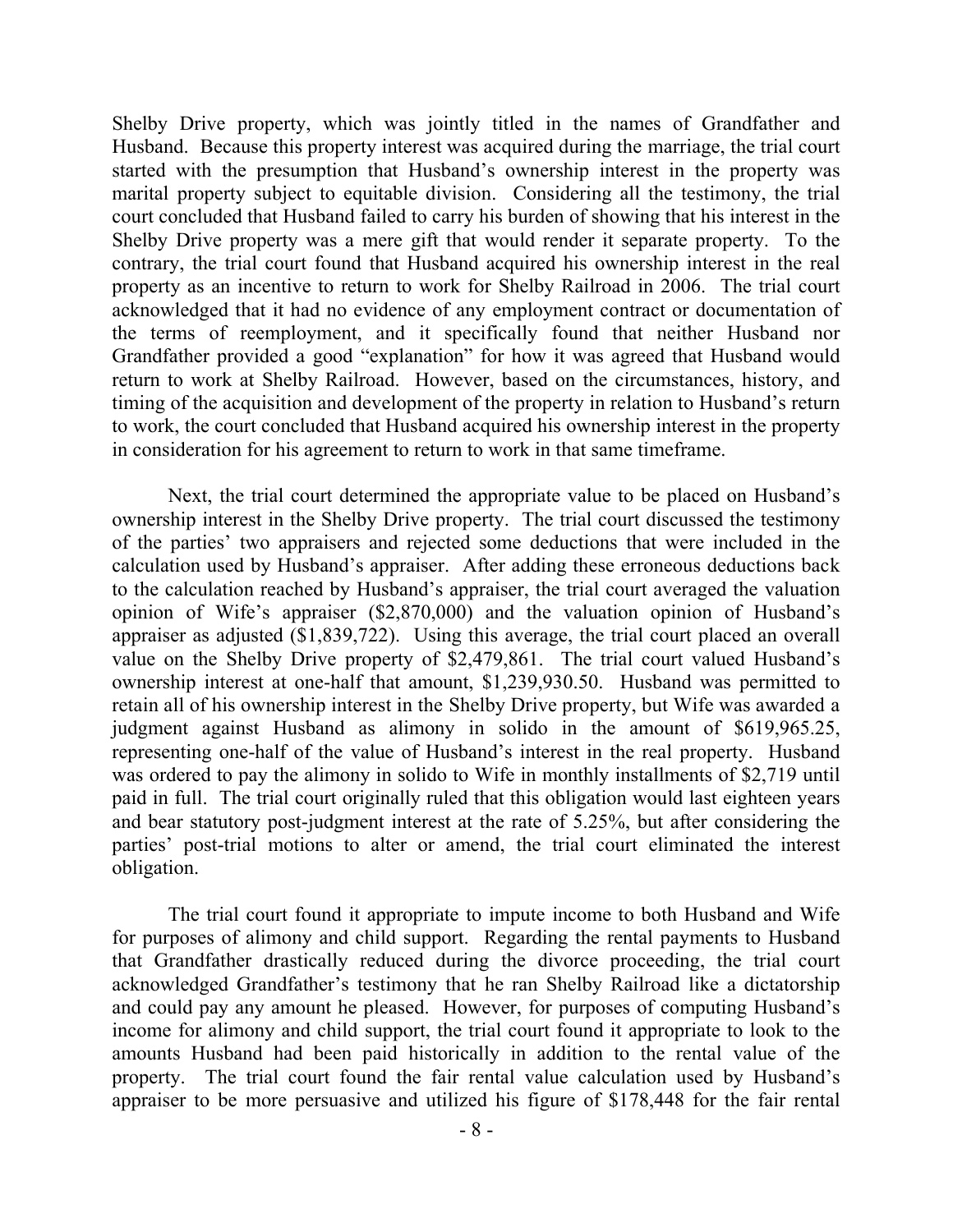value of the property. Husband's one-half share of such an annual rental payment would be \$89,224, or \$7,435 per month. In addition to this rental income, the trial court considered Husband's annual salary of around \$78,500 and the value of the personal expenses Shelby Railroad routinely paid for Husband, as described by Wife's expert witness. After making two adjustments to the expert's opinion, the trial court set Husband's monthly income for purposes of alimony and child support at \$15,707.35 (which equates to \$188,488.20 per year). The trial court found that Wife had made only a negligible effort to become employed and was willfully unemployed at the time of trial, so it imputed income to her in the sum of \$28,000 per year. Using this figure and Wife's monthly trust income of \$778 per month, her monthly income was set at \$3,111.

Ultimately, Husband was ordered to pay \$1,332 in monthly child support plus the cost of the children's private school tuition. The trial court awarded Wife alimony in futuro in the sum of \$1,500 per month until the twins (then age 15) graduate from high school in May 2021, at which time the alimony would increase by the amount originally owed for child support to a total of \$2,832 per month for an additional ten years, until December 2031. The trial court ordered Husband to be responsible for his own attorney's fees, which totaled \$331,000, and the court ordered Husband to pay \$200,000 of Wife's attorney's fees, which totaled over \$649,000. Husband and Grandfather timely filed a notice of appeal.

### **II. ISSUES PRESENTED**

Husband and Grandfather present the following issues, which we have slightly restated, for review on appeal:

- 1. Whether the trial court erred by classifying the real property and buildings located at Shelby Drive as marital property when Husband's interest in said property was given to him by his father, he paid no consideration and made no monetary contribution to the improvements, and there was no proof that Grandfather's gift of said property related to Husband's agreement to return to work;
- 2. Whether the trial court erred in valuing Husband's interest in the Shelby Drive property at one-half of the total value and equal to Grandfather's interest without considering the amount of Grandfather's contributions; and
- 3. Whether the trial court erred in determining Husband's income for purposes of alimony and child support and in setting the amount of alimony.

In her posture as appellee, Wife raises the following additional issues for review:

4. Whether the trial court failed to award Wife one-half of the present value of the Shelby Drive property; and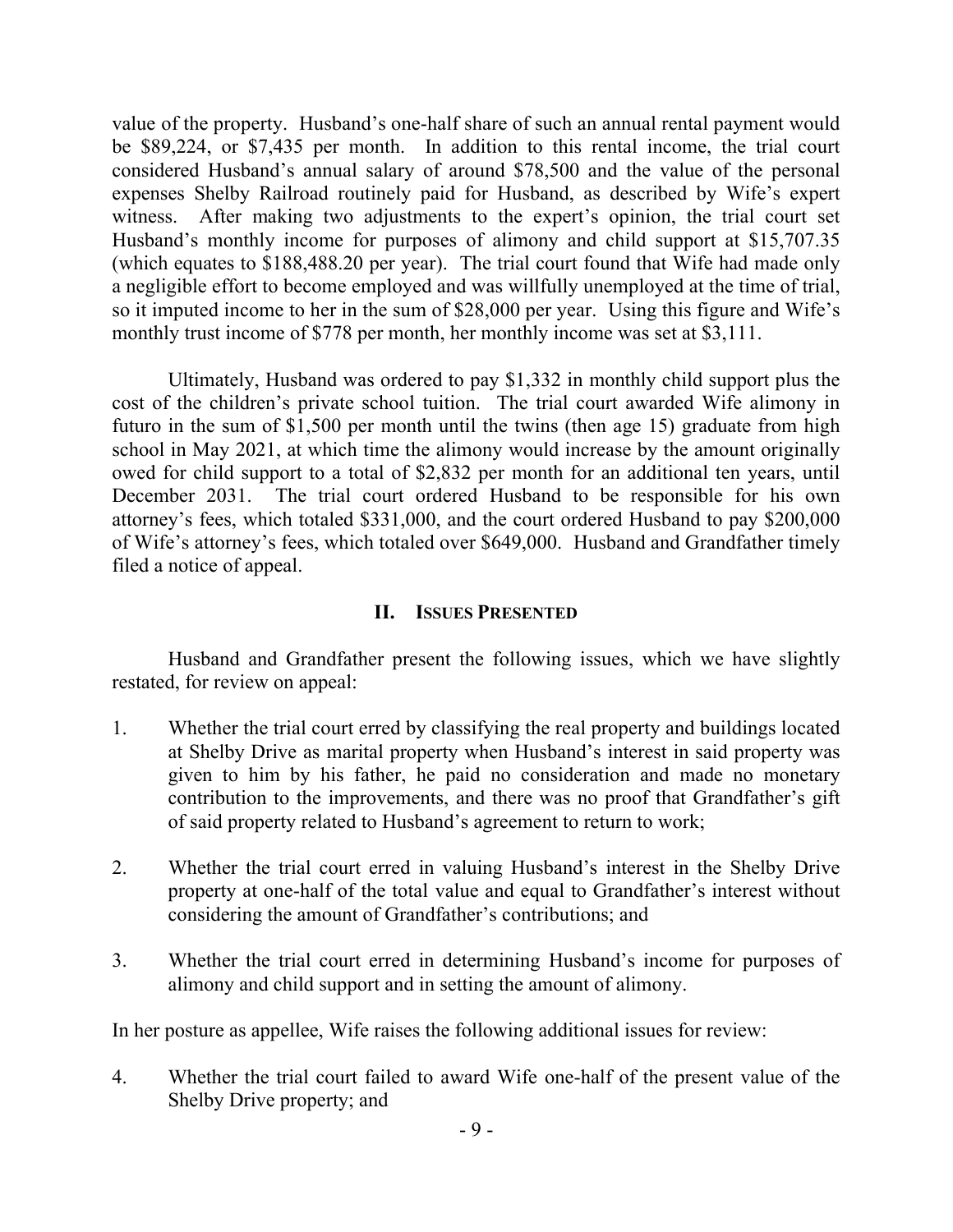5. Whether this Court should award Wife her attorney's fees on appeal.

For the following reasons, we affirm the decision of the trial court and respectfully deny Wife's request for an award of attorney's fees on appeal.

## **III. DISCUSSION**

## *A. The Shelby Drive Property*

#### **1. Marital Property or Separate Property**

We begin with Husband and Grandfather's contention that Husband's ownership interest in the Shelby Drive property was a gift from Grandfather and should therefore be classified as Husband's separate property rather than marital property.

In Tennessee, our domestic relations law recognizes "marital property" and "separate property." *Larsen-Ball v. Ball*, 301 S.W.3d 228, 231 (Tenn. 2010). Marital property must be divided equitably between the divorcing parties. *Id.* Separate property, on the other hand, "is not part of the marital estate and is therefore not subject to division." *Id.* Accordingly, before equitably dividing a marital estate, the trial court must first classify all of the assets possessed by the parties as either separate or marital property. *Id.* 

By statute, "marital property" is defined as "all real and personal property . . . acquired by either or both spouses during the course of the marriage up to the date of the final divorce hearing and owned by either or both spouses as of the date of filing of a complaint for divorce<sup>[.]</sup>" Tenn. Code Ann. §  $36-4-121(b)(1)(A)$ . The same statute defines "separate property" to include "[p]roperty acquired by a spouse at any time by gift[.]" Tenn. Code Ann. § 36-4-121(b)(2)(D).

The classification of property as separate or marital "does not depend on the state of its record title[.]" *Harper v. Harper*, No. W2017-02193-COA-R3-CV, 2018 WL 5307090, at \*2 (Tenn. Ct. App. Oct. 24, 2018). Instead, "[t]he classification of particular property as either separate or marital is a question of fact to be determined in light of all relevant circumstances." *Snodgrass v. Snodgrass*, 295 S.W.3d 240, 245 (Tenn. 2009). We review findings of fact *de novo* with a presumption of correctness and must honor the trial court's finding unless the evidence preponderates to the contrary. *Id.* Appellate courts give "great weight on appeal" to a trial court's classification of marital property. *Trezevant v. Trezevant*, No. W2017-00715-COA-R3-CV, 2018 WL 1956486, at \*5 (Tenn. Ct. App. Apr. 25, 2018) *perm. app. denied.* (Tenn. Sept. 18, 2018). The trial court's classification of an asset is entitled to "considerable deference." *Ogles v. Ogles*, No. M2013-02215-COA-R3-CV, 2015 WL 113336, at \*6 (Tenn. Ct. App. Jan. 7, 2015).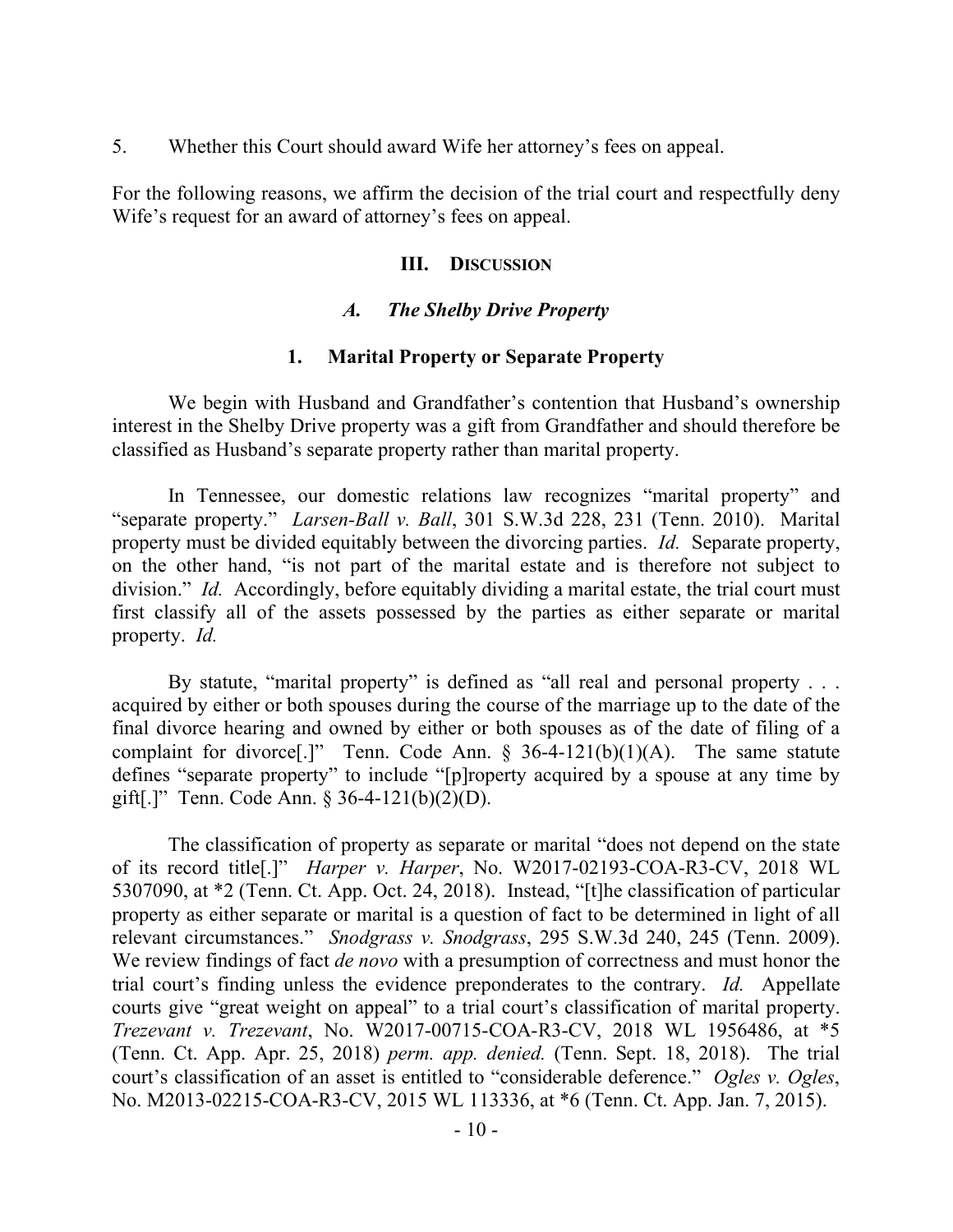We must also begin with the presumption that property acquired by a spouse during the marriage is marital property. *See Disterdick v. Disterdick*, No. E2017-00743- COA-R3-CV, 2018 WL 3026063, at \*7 (Tenn. Ct. App. June 18, 2018) ("It is well settled that assets acquired during a marriage are presumed to be marital property and that a party desirous of disputing this classification has the burden of proving by a preponderance of the evidence that the asset is separate property."); *Woodward v. Woodward*, 240 S.W.3d 825, 828 (Tenn. Ct. App. 2007); *Owens v. Owens*, 241 S.W.3d 478, 485 (Tenn. Ct. App. 2007); *Dunlap v. Dunlap*, 996 S.W.2d 803, 814 (Tenn. Ct. App. 1998). However, this presumption may be rebutted by showing that the property was acquired by gift. *Trezevant*, 2018 WL 1956486, at \*11; *Dunlap*, 996 S.W.2d at 814.In Tennessee, the party asserting the gift has the burden of proving two formal elements of a gift: (1) an intention by the donor to make a present gift; and (2) delivery of the gift by which the donor surrendered complete dominion and control of the property. *Davis v. Davis*, 223 S.W.3d 233, 238 (Tenn. Ct. App. 2006); *Dunlap*, 996 S.W.2d at 814-15. These two elements "must clearly appear," and "[d]oubts must be resolved against the gift." *Gentry v. Gentry*, No. M2016-01765-COA-R3-CV, 2017 WL 6623387, at \*7 (Tenn. Ct. App. Dec. 28, 2017) *perm. app. denied* (Tenn. May 16, 2018) (internal quotations omitted). The donor's intent must be determined "from the totality of the circumstances." *Trezevant*, 2018 WL 1956486, at \*12.

The facts of this case are analogous to those in *Bewick v. Bewick*, No. M2015- 02009-COA-R3-CV, 2017 WL 568544 (Tenn. Ct. App. Feb. 13, 2017). In that divorce case, the husband had acquired a two-thirds interest in a limited liability company that owned a building where the husband's father operated a dental practice in Indiana. *Id.* at \*1. The trial court classified the interest as marital property, but the husband claimed that he had received his interest as a gift and therefore it was separate property. *Id.* at \*7. Because the husband's interest was acquired during the marriage, this Court explained that he had the burden of proving that his interest was separate property. *Id.* We ultimately concluded that the evidence did not preponderate against the trial court's classification of the interest as marital. *Id.* at \*8. Although the husband insisted that his interest was nothing more than a gift, the evidence supported the trial court's conclusion that the husband's interest in the LLC was "earned" during the marriage. *Id.* His testimony showed that "he would not have acquired an interest in the Indiana LLC had he not been willing to work for his father's dental practice." *Id.* The husband acknowledged during his deposition that his father "induced" him to come to Indiana by offering him the building. *Id.* Additionally, even though the husband testified that he did not pay anything for the interest, the company's operating agreement stated otherwise. *Id.*

We recognize that the testimony in this case is not quite as direct as that in *Bewick*, as Husband has denied any connection between his acquisition of the ownership interest and his work for Shelby Railroad. Admittedly, the parties' transactions were very informal, as Grandfather acknowledged that he often operates on "gentlemen's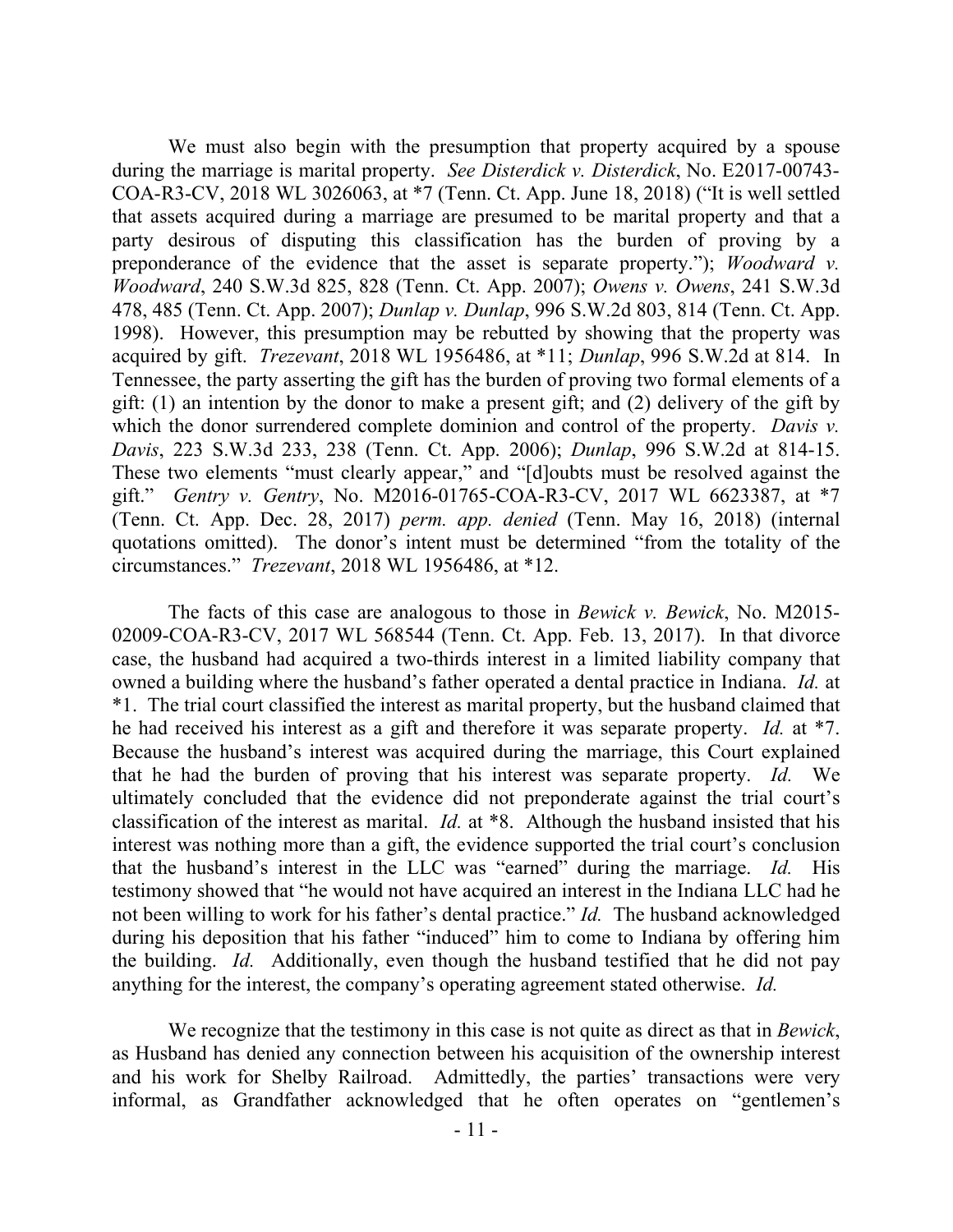agreements." We have no written employment agreement reflecting the terms of Husband's re-employment. During the relevant timeframe, however, there were discussions and letters exchanged regarding Husband purchasing Shelby Railroad *and* the property where it would operate after the move. The sale was never completed. However, Wife testified that she and Husband discussed the situation just a couple of days before Husband returned to work, and at that time, Husband intended to demand an ownership interest either in the company or in the property before he would agree to return to work for Shelby Railroad, as they believed that an ownership interest would diminish the chances of Grandfather firing Husband again and impacting their ability to pay for private school. Grandfather invited Husband to return to Shelby Railroad and "work with me on everything." Husband did return within days. When the first parcel was acquired approximately one month later, Husband's name was added to the deed, and it was added to each subsequent deed. Still, Husband and Grandfather insist that there was no agreement or incentive offered in connection with Husband's return to work. In fact, Husband and Grandfather insist that they had *no negotiations whatsoever* about Husband's return to work. Grandfather claimed that he simply added Husband's name to the deed at the suggestion of his attorney as an estate planning mechanism. And, when Grandfather was asked at trial whether he considered it a gift when he added Husband's name to the deed, he responded, "I didn't think of it as a gift. I didn't think of it as anything."

The trial court implicitly rejected the testimony of Grandfather and Husband with respect to this issue by concluding that Husband did in fact acquire his ownership interest in the Shelby Drive property in consideration for his agreement to return to work at Shelby Railroad in the same timeframe. The trial court explicitly found that "[n]either Husband nor Grandfather had a good description or explanation on how it was agreed that Father would return to working for Shelby Railroad Service." Considering "the circumstances, history and timing of the acquisition and development of the property and Husband's return to work," the court concluded that Husband received his ownership interest as an "incentive to return to work" for Shelby Railroad. According to the court, the surrounding facts and circumstances were "consistent with an agreement for Husband to receive his ownership interest in the property from Grandfather in exchange for his renewed employment at Shelby Railroad[.]" The court noted the presumption that assets acquired during the marriage are presumed to be marital property and that it was Husband's burden to show that the asset was his separate property. The court ultimately concluded that Husband failed to present sufficient evidence to overcome the presumption that his interest was marital property.

On appeal, Husband bears the burden of showing that the preponderance of the evidence weighs against the trial court's finding. *See Stagner v. Stagner*, No. W2009- 01749-COA-R3-CV, 2010 WL 3717030, at \*11 (Tenn. Ct. App. Sept. 23, 2010). According due deference to the trial court's credibility determinations, we cannot say that the evidence preponderates against the trial court's factual finding regarding the nature of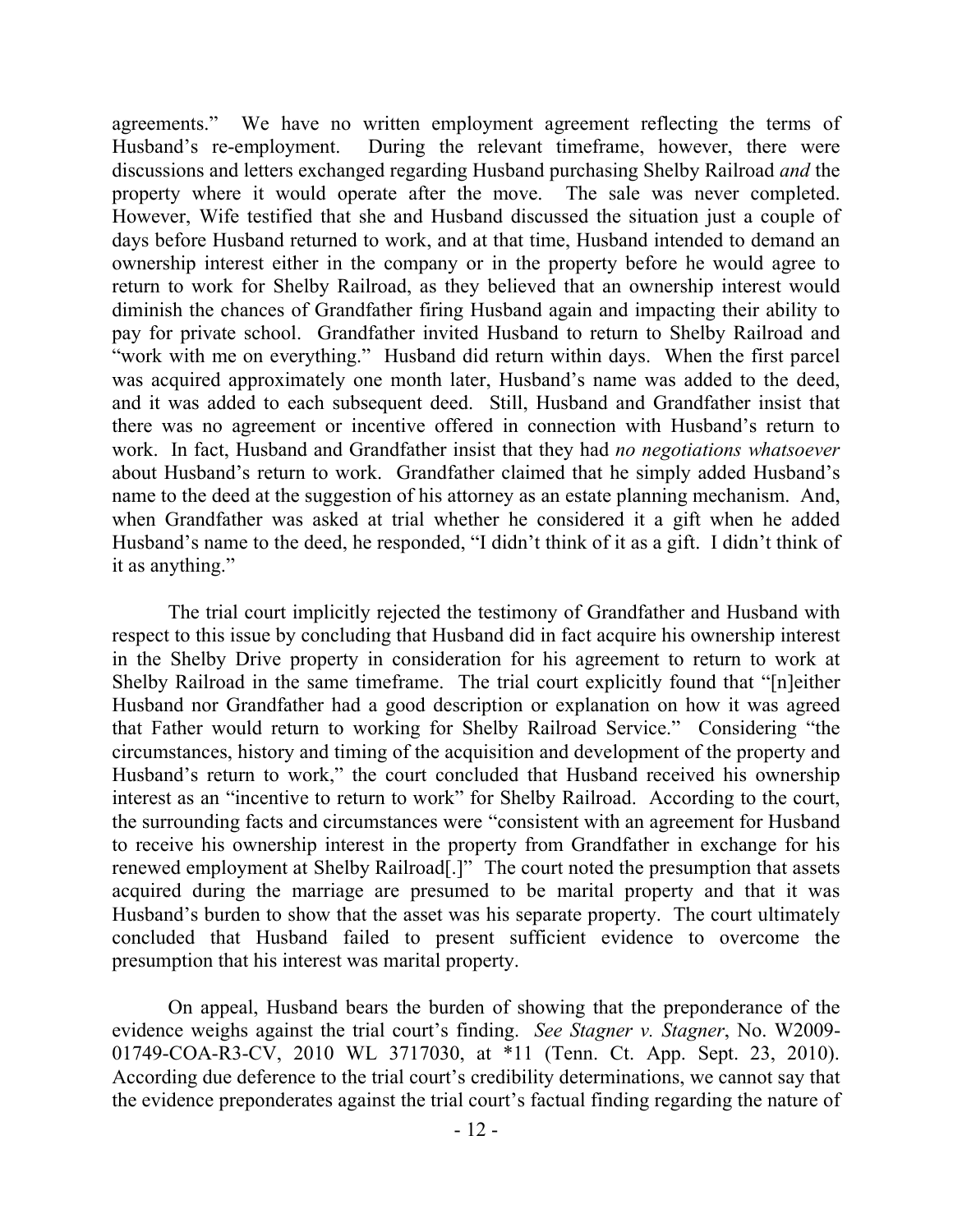Husband's interest in the Shelby Drive property and specifically its finding that Husband received his interest not as a mere gift but as an inducement or incentive to return to work.<sup>3</sup> *See Bewick*, 2017 WL 568544, at \*8; *see also Stagner*, 2010 WL 3717030, at \*12 (concluding that a husband failed to sufficiently rebut the presumption that a \$168,177 check he received from his parents during the marriage was marital property where the parties' transactions were very informal and the trial court apparently credited the wife's testimony that the check was intended as a payment for equity in property and not simply a benevolent gift); *Wells v. Wells*, No. W2009-01600-COA-R3-CV, 2010 WL 891885, at \*6 (Tenn. Ct. App. Mar. 15, 2010) (finding that a husband failed to rebut the presumption that real property deeded to him by his father during the marriage was marital property where the parties presented almost no evidence aside from their competing testimonies and the trial court concluded that the property was not a gift but was intended as repayment of a loan). We therefore affirm the trial court's factual finding that Husband's interest in the Shelby Drive property was marital property subject to equitable division.

## **2. Valuation of Husband's Interest in the Shelby Drive Property**

After determining that Husband's interest in the Shelby Drive property was marital property subject to division, the trial court proceeded to value Husband's ownership interest. First, the trial court placed an overall value on the Shelby Drive property of \$2,479,861 (which the parties do not challenge on appeal). Then, the court determined the value of Husband's interest in the property.<sup>4</sup> Husband and Grandfather

 $\overline{a}$ 

<sup>&</sup>lt;sup>3</sup> On appeal, Husband and Grandfather briefly suggest that any such incentive agreement would be unenforceable due to indefinite terms, no meeting of the minds, or the statute of frauds. However, they do not cite to any portion of the voluminous record to indicate that these arguments were raised in the trial court. Accordingly, we do not reach these issues. *See Emory v. Memphis City Sch. Bd. of Educ.*, 514 S.W.3d 129, 146 (Tenn. 2017) ("It has long been the general rule that questions not raised in the trial court will not be entertained on appeal[.]") We note, however, that Wife is not attempting to enforce the oral agreement in the sense that Grandfather would be required to place Husband's name on the deed. Husband's name is already on the deed. The trial court was simply tasked with determining whether Husband acquired that ownership interest by gift as opposed to an incentive agreement.

<sup>&</sup>lt;sup>4</sup> Although it arguably was not designated as an issue for review on appeal, at some points in their brief on appeal, Husband and Grandfather suggest that the trial court erred in concluding that Husband owned any interest in the *buildings* constructed on the Shelby Drive property because Grandfather testified that he only intended to make a gift to Husband of an interest in the underlying real property, not the buildings that would be constructed on it later. However, the trial court did not credit Grandfather's testimony about his intention to make a gift, so his testimony about the extent of his gift is not determinative.

<sup>&</sup>quot;[B]uildings erected on land generally become part of the real property." *In re Estate of Ross*, No. M2012-02228-COA-R3-CV, 2013 WL 3346717, at \*7 (Tenn. Ct. App. June 27, 2013) (citing *Dudzick v. Lewis*, 175 Tenn. 246 (1939)). Here, Husband was a co-owner of the real property according to the deed, he received one-half of the rent from the property and its buildings, and he claimed one-half of the depreciation for the buildings on his tax returns. Even the accountant who testified at trial for Husband and Grandfather conceded that Husband "has an ownership interest in the building." The expert witnesses at trial consistently agreed that only someone who is an owner of a building can legally claim a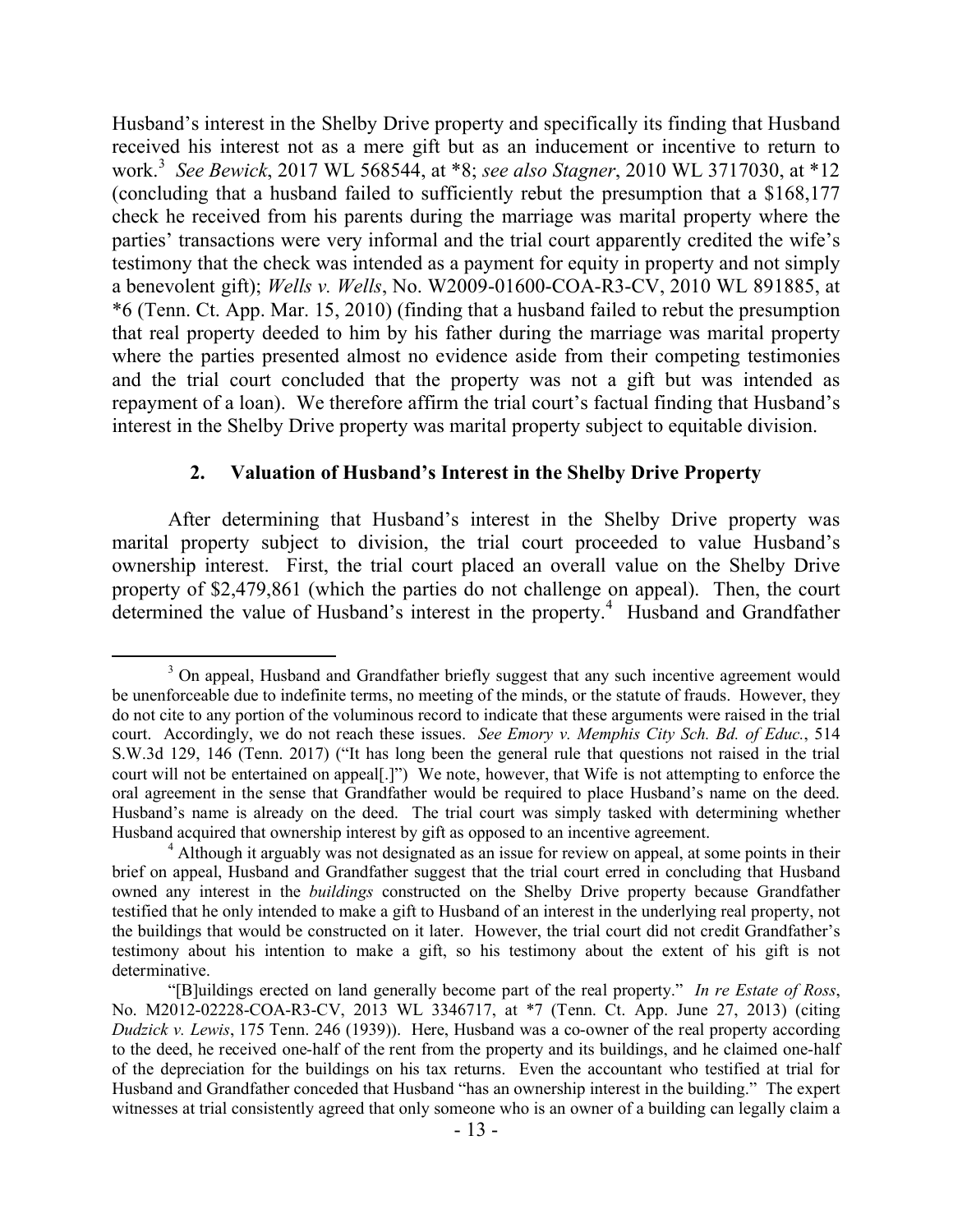were listed as joint owners on the deed to the property. In a joint tenancy, "each of the owners has an undivided moiety, or other proportional part, of the whole premises." *Bryant*, 522 S.W.3d at 401 (quotation omitted). In other words, as joint tenants, Husband and Grandfather each owned "a proportional (one half) share" of the property. *See id.* at 413; *see also Black's Law Dictionary* (10th ed. 2014) (explaining that in a "joint tenancy" the joint tenants "have identical interests in a property with the same right of possession"). Again, both Husband and Grandfather were receiving one-half of the rent from the property and its buildings, and Husband and Wife claimed one-half of the depreciation on the buildings on their joint tax returns, while Grandfather claimed the other half. For purposes of dividing the marital property, then, the trial court valued Husband's ownership interest in the Shelby Drive property at one-half of its total value, equaling \$1,239,930.50.

On appeal, Husband and Grandfather argue that the trial court erred in valuing Husband's interest in the Shelby Drive property at one-half of its total value and equal to Grandfather's interest. Husband and Grandfather argue that Grandfather invested millions of dollars to purchase and improve the property and that Husband made no monetary contribution whatsoever. They argue that the trial court should have considered "which owner expended funds to procure and/or improve" the Shelby Drive property when valuing Husband's ownership interest.

In support of their valuation argument, Husband and Grandfather rely on testimony they presented at trial from a certified public accountant, who opined that the arrangement between Husband and Grandfather appeared to be "basically . . . a joint venture." He added, "And all a joint venture is, is just simply a venture between two people." The accountant testified that "it would seem reasonable" if one party pays a disproportionate amount for expenses for the venture for him to receive money back to make it proportionate. The accountant conceded that he was not aware of any agreement between Husband and Grandfather to this effect and that he was simply looking at the facts "from an accounting standpoint." He simply suggested that if Husband and Grandfather were equal partners, then Husband should owe Grandfather a debt for onehalf of all the sums Grandfather expended from the eminent domain proceeds to purchase the real property and construct the improvements on Shelby Drive. The accountant suggested that Husband could repay Grandfather by either securing a loan for \$1.3 million or assigning Grandfather his rental payments from Shelby Railroad.<sup>5</sup> On cross-

 $\overline{a}$ 

depreciation deduction for it, as Husband did for several years. Thus, we cannot say that the trial court erred in concluding that Husband's ownership interest in the property also extended to the buildings, even though Grandfather testified to the contrary.

 $<sup>5</sup>$  Husband and Grandfather did raise an argument in the trial court regarding the construction</sup> expenses and asserted that Husband had an obligation to repay Grandfather for those costs, but their argument was raised in a different context. In the trial court, Husband and Grandfather asserted that the trial court should not assign any income to Husband based on rent from Shelby Railroad because Grandfather would be entitled to repayment for one-half of his expenditures before Husband would be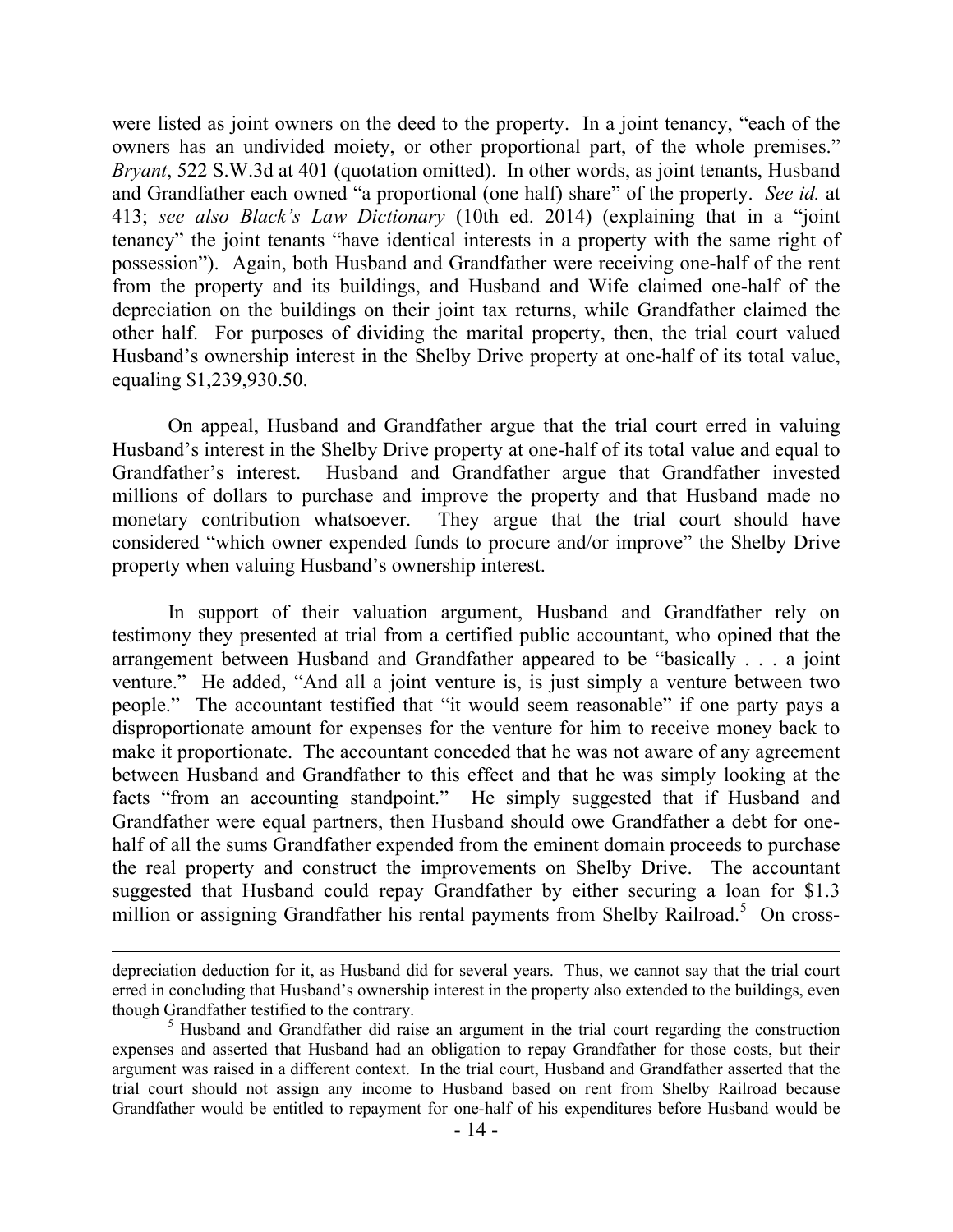examination, the accountant conceded that he found no document evidencing that Husband owed Grandfather anything in connection with the building or improvements. No such debt was listed on the tax returns, company books, or otherwise recorded at all, even though employee loans were documented. The accountant also conceded that in a joint venture, one member may contribute labor or other commitments rather than monetary contributions.

Although Grandfather and Husband mention this "joint venture" theory on appeal, they do not cite any legal authority regarding joint ventures.

The Tennessee Supreme Court, quoting Dean William L. Prosser, has characterized a joint venture as "something like a partnership, for a more limited period of time and a more limited purpose." *Fain v. O'Connell*, 909 S.W.2d 790, 792 (Tenn. 1995). As the Court views it, a joint venture is "an association of persons with intent ... to engage in and carry out a single business adventure for joint profit, for which purpose they combine their efforts, property, money, skill, and knowledge, ... and they agree that there shall be a community of interest among them as to the purpose of the undertaking, and that each coadventurer shall stand in the relation of principal, as well as agent, as to each of the other coadventurers, with an equal right of control of the means employed to carry out the common purpose of the adventure." *Spencer Kellogg & Sons, Inc. v. Lobban*, 204 Tenn. 79, 92-93, 315 S.W.2d 514, 520 (1958). Even though joint ventures are not technically partnerships, they are governed by the same rules of law that govern partnerships. *Federated Stores Realty, Inc. v. Huddleston*, 852 S.W.2d 206, 212 (Tenn. 1992); *Messer Griesheim Indus., Inc. v. Cryotech of Kingsport, Inc.*, 45 S.W.3d 588, 605-06 (Tenn. Ct. App. 2001).

*Hardy v. Miller*, No. M1998-00940-COA-R3-CV, 2001 WL 1565549, at \*4 n.2 (Tenn. Ct. App. Dec. 10, 2001). Because Grandfather and Husband do not cite any legal authority regarding joint ventures or partnership law, we decline to consider whether Husband would be liable to Grandfather under the rules of law that govern joint ventures or partnerships. *See Sneed v. Bd. of Prof'l Responsibility of Supreme Court*, 301 S.W.3d 603, 615 (Tenn. 2010) ("It is not the role of the courts, trial or appellate, to research or construct a litigant's case or arguments for him or her, and where a party fails to develop an argument in support of his or her contention or merely constructs a skeletal argument, the issue is waived.").

entitled to receive any rent from the property (even though he had been receiving rent for several years). In their motion to alter or amend, Husband and Grandfather altered their theory and asserted that Husband's "obligation" to repay Grandfather should be offset against the valuation of Husband's interest in the real property.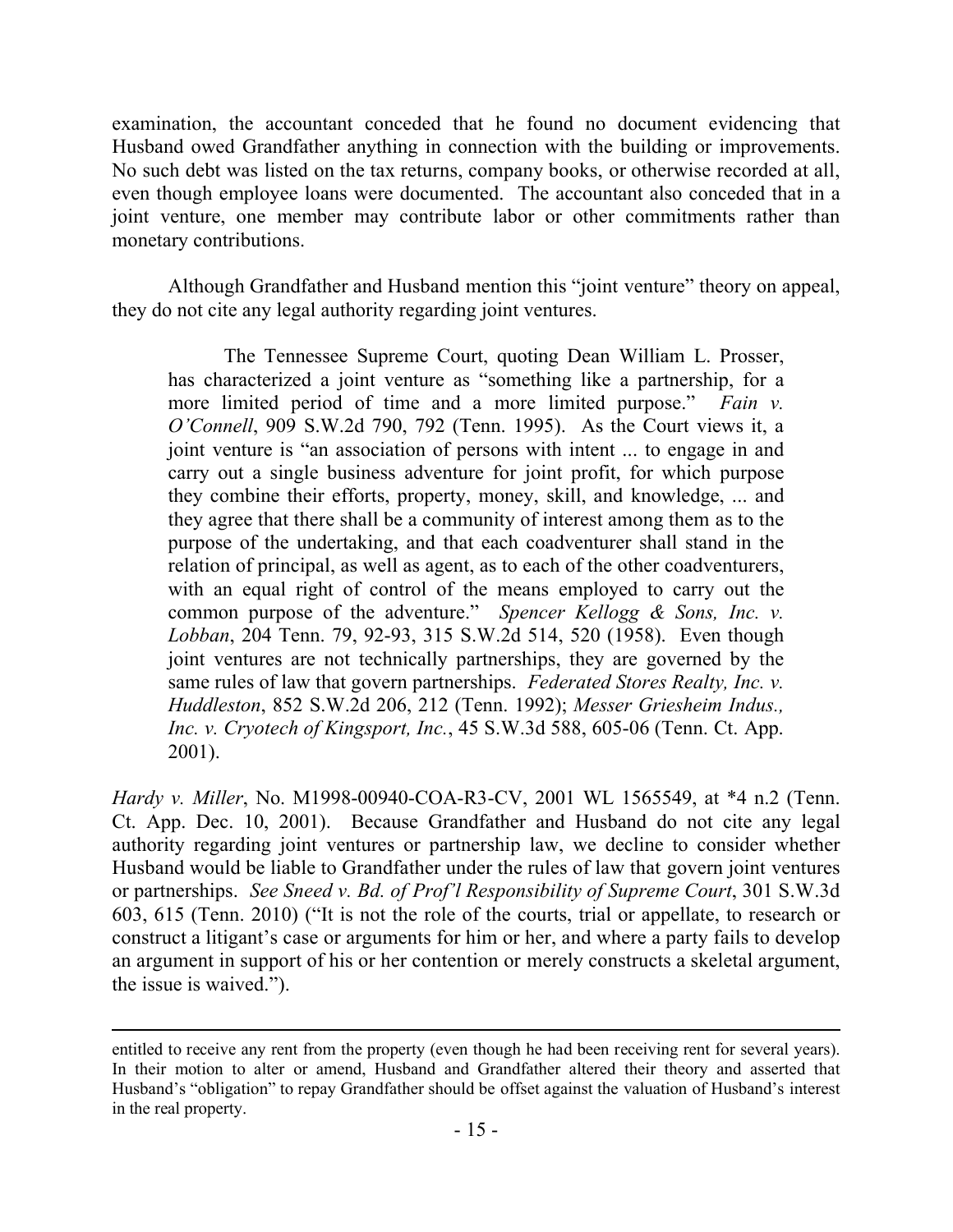As *legal* authority for their argument on appeal, Husband and Grandfather cite exclusively to real property partition cases but argue that "the principles remain the same" in a divorce case. Husband and Grandfather rely most heavily on *Parker v. Lambert*, 206 S.W.3d 1 (Tenn. Ct. App. 2006). In that partition case, the Court explained:

*Where jointly held property is sold, the sale proceeds* are to be divided between the parties in accordance with their rights as determined by the court. Tenn. Code Ann. § 29-27-217 (2005); *see also* Tenn. Code Ann. § 29-27-113 (2005). "[T]he Court has a statutory and inherent right to adjust the equities and settle all claims between or among the parties . . . ." *Yates v. Yates*, 571 S.W.2d 293, 296 (Tenn. 1978).

*Id.* at 4 (emphasis added). The two statutes cited by the Court are found in the Chapter of the Tennessee Code governing partition actions. The *Parker* Court went on to explain that when courts are dividing compensation or sale proceeds "*in the partition context*," they "will compensate a cotenant who improved the jointly owned property as long as the improvements enhanced the property's value." *Id.* at 5 n.2 (emphasis added). In the *Parker* case, for instance, one co-tenant was "entitled to claim an equitable allowance" from the partition sale proceeds for his expenditures on improvements. *Id.* at 5. However, the *Parker* Court also noted that partition sale proceeds have been *equally* divided in a case when the parties "did not assert a claim for contribution" for disproportionate expenses. *Id.* at 4 (citing *Rivkin v. Postal*, No. M1999-01947-COA-R3- CV, 2001 WL 1077952, at \*10-11 (Tenn. Ct. App. Sept. 14, 2001)). Thus, in a partition case, "[t]here is generally a presumption that joint tenants have equal interests, but a tenant who pays more than his or her share for the property *may* seek contribution to compensate him or her." *Brewer v. Brewer*, No. M2010-00768-COA-R3-CV, 2011 WL 532267, at \*2 (Tenn. Ct. App. Feb. 14, 2011) (emphasis added).

Based on the partition sale cases, Husband and Grandfather maintain on appeal that "Grandfather invested approximately \$2,304,563.23 while Husband invested \$0.00," and therefore, Grandfather is owed "one half of that amount or roughly \$1,150,000.00 [] in order to fix the disproportionate share of the expenditures[.]"However, we are not persuaded that the principles applicable to partition sale proceeds should be applied in this divorce case in order to value Husband's interest in the real property for purposes of marital property division.

Initially, we note that Grandfather's own testimony refutes the suggestion that the construction costs were incurred as a common obligation or liability or that he or Husband ever intended for Husband to repay any costs in connection with the construction of the buildings. Regarding the payments for the construction, Grandfather testified, "I built the buildings with my money. Nobody else had any money to do it, but I wanted to retain everything." He added, "I paid for everything. It was mine. I didn't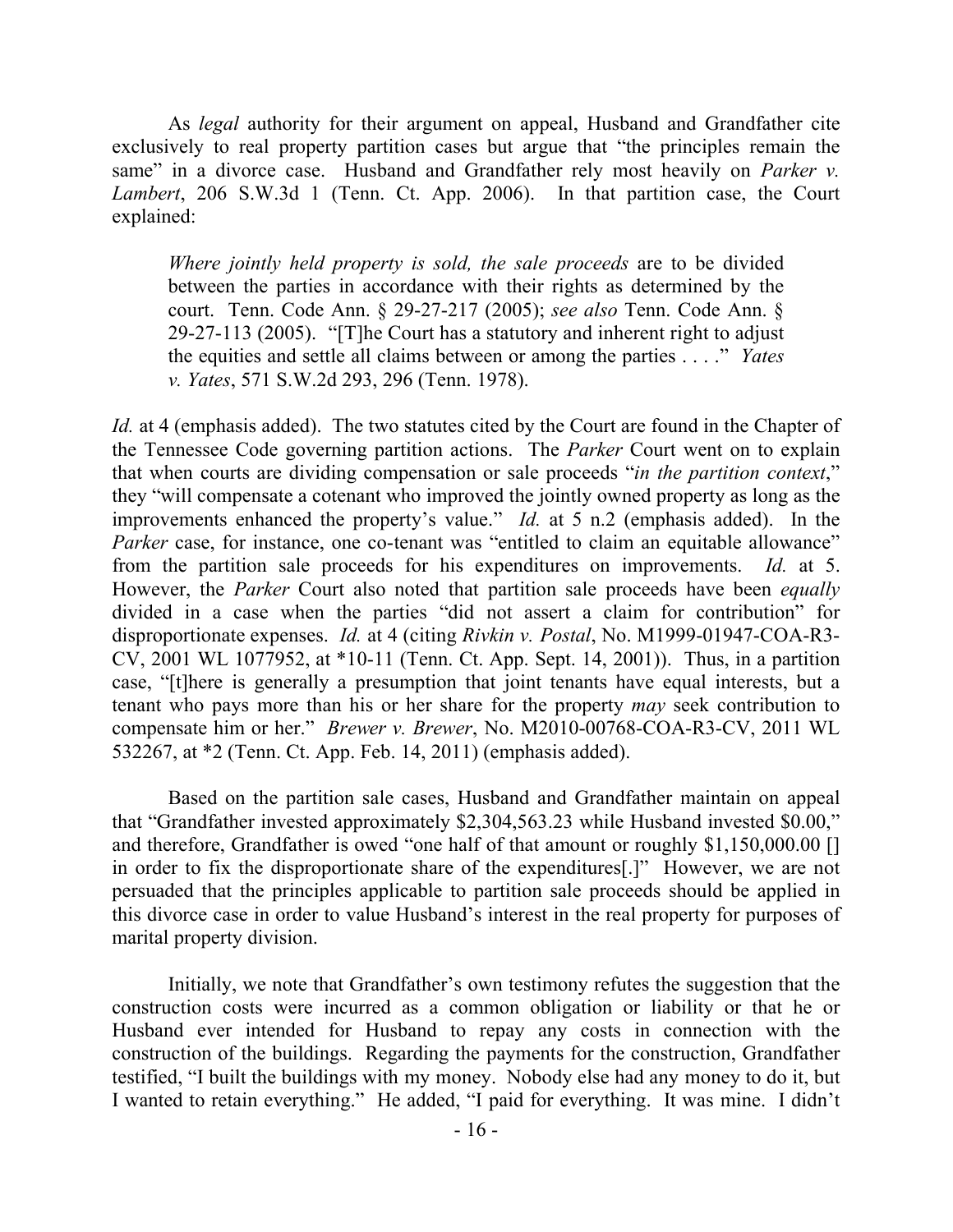have anybody else that wanted to pay anything. I didn't want any partners ever again. I didn't want any investors or anything." Grandfather acknowledges that he made the last payment to the construction contractor in 2009, yet there is no evidence that either Grandfather or Husband had recognized any type of debt owed by Husband in connection with the property by the time this divorce proceeding was filed five years later. Not a single record evidenced such a debt being owed, and Husband had never made any payments toward such a debt. Instead, Husband was receiving one-half of the rent from the property each year without any deduction for a debt he owed in connection with the property. Grandfather prepared a document early in the divorce proceeding entitled "Money Kirk Owes John Taylor Tarver," and no debt was listed for any share of the construction costs.

It is also worth noting that Husband and Grandfather do not argue that this alleged debt in connection with the property would qualify as "marital debt" as that term is used in divorce proceedings. In divorce cases, "'marital debts' are all debts incurred by either or both spouses during the course of the marriage up to the date of the final divorce hearing." *Alford v. Alford*, 120 S.W.3d 810, 813 (Tenn. 2003). In their reply brief on appeal, Husband and Grandfather state that they are "*not arguing that there is a formal debt owed* by Husband to Grandfather" but rather seeking to "offset the contributions by Grandfather" against the valuation of Husband's ownership interest. (emphasis added).

Still, we find that the principles applicable to partition cases do not entitle Husband and Grandfather to the relief they seek on appeal. In the partition context, the general rule with regard to compensation for improvements is:

where a cotenant places improvements on the common property, equity will take this fact into consideration *on partition* and will *in some way* compensate him for such improvements, provided they are made in good faith and are of a necessary and substantial nature, materially enhancing the value of the common property.

*Butler v. Butler*, No. 86-60-II, 1986 WL 8593, at \*2 (Tenn. Ct. App. Aug. 6, 1986) (quoting 68 C.J.S. *Partition* § 139 (1950)) (emphasis added). But, this is not a partition case involving a division of partition sale proceeds, and there has been no suggestion that such a sale was ever contemplated by the parties. To the contrary, the testimony from Grandfather and Husband was consistent in that both men expect Husband to inherit the business and its real property and to continue to run the company when Grandfather dies.

Generally, one co-tenant "can not compel the [other] co-tenants to make improvements, or to contribute *pro rata* to those he may make himself; but in the event of partition, the improvements one has made at his own expense may be taken into account." *Broyles v. Waddel*, 58 Tenn. 32, 42 (1872). A co-tenant's right to reimbursement out of the proceeds of a sale of common property is "a mere equity" that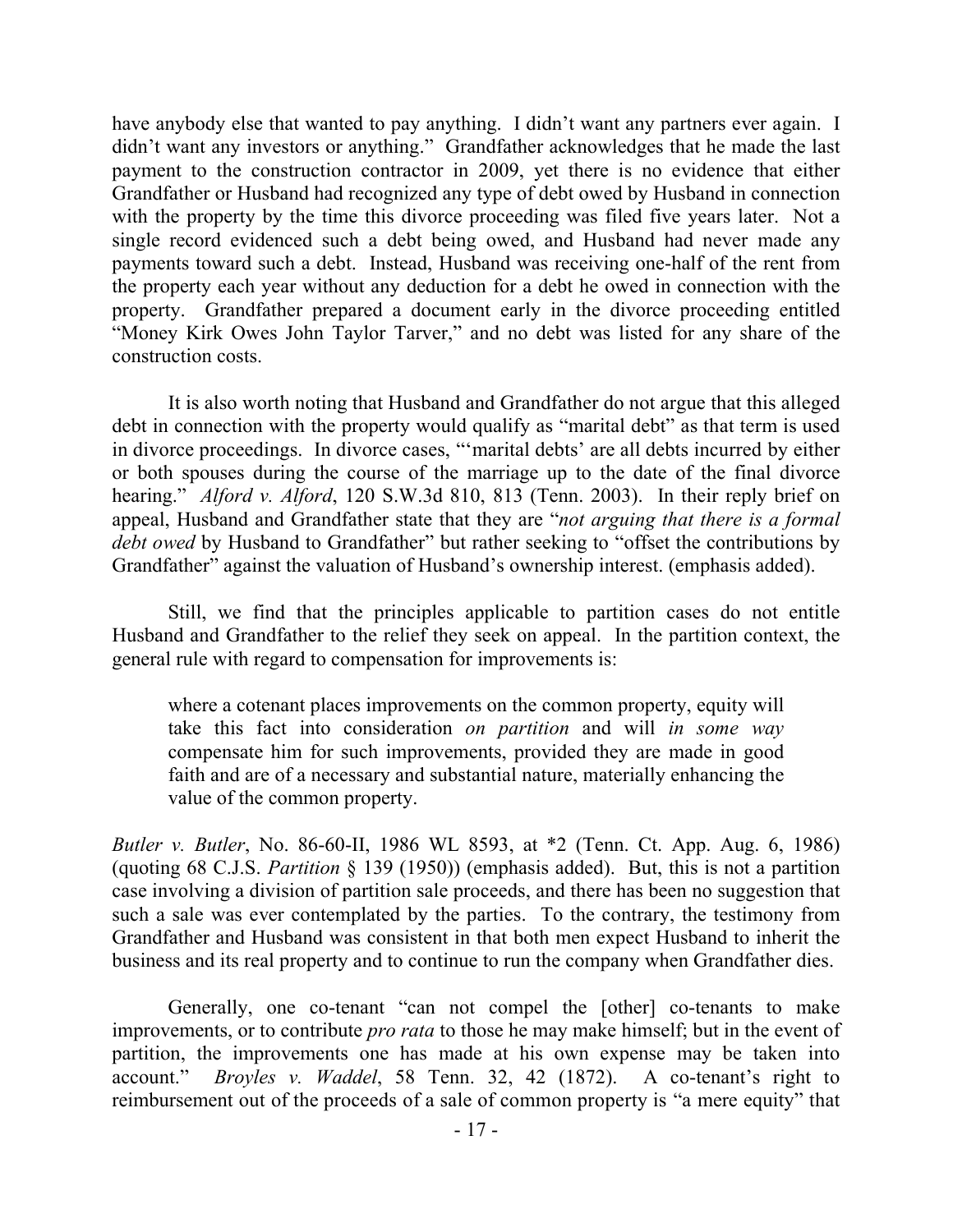arises and becomes enforceable upon the filing of a bill for partition. *Omohundro v. Elkins*, 71 S.W. 590, 591 (Tenn. 1902). <sup>6</sup> According to 48A C.J.S. *Joint Tenancy* § 25, "one joint tenant generally has no obligation to compensate the other for [] improvements to the property," although this general rule and others are inapplicable where the question of compensation for improvements arises in a suit for partition, an accounting in equity, or a condemnation suit. This is not one of those cases; it is a divorce case in which we are valuing Husband's present marital property interest in jointly owned real property. We reject the suggestion that the principles applicable to partition actions should automatically apply in this divorce case. This Court has described a divorce proceeding as "clearly distinguishable" from a partition suit. *Dulin v. Dulin*, No. W2001-02969- COA-R3-CV, 2003 WL 22071454, at \*6 (Tenn. Ct. App. Sept. 3, 2003) *abrogated on other grounds by Eberbach v. Eberbach*, 535 S.W.3d 467 (Tenn. 2017).

When valuing Husband's ownership interest in the Shelby Drive property, the trial court determined that it was appropriate to value Husband's interest at one-half of the total valuation of the property with no deduction for any debt allegedly owed to Grandfather in connection with the construction costs or any adjustment for what Grandfather might claim if either filed a partition suit. "'The value of marital property is a fact question. Thus, a trial court's decision with regard to the value of a marital asset will be given great weight on appeal.'" *Stratienko v. Stratienko*, 529 S.W.3d 389, 410 (Tenn. Ct. App. 2017) (quoting *Wallace v. Wallace*, 733 S.W.2d 102, 107 (Tenn. Ct. App. 1987)). Considering all of the evidence, we discern no error in the trial court's valuation of Husband's marital property interest at fifty percent of the total value of the real property and its improvements.<sup>7</sup>

#### **3. Elimination of Interest**

The final issue we address with regard to the Shelby Drive property was raised on appeal by Wife. After the trial court valued Husband's ownership interest in the property at \$1,239,930.50, it determined that Husband would be permitted to retain all of his ownership interest in the property, but Wife would be awarded a judgment against Husband as alimony in solido in the amount of \$619,965.25, representing one-half of the value of Husband's interest in the real property.Husband was ordered to pay this award of alimony in solido to Wife in monthly installments of \$2,719 until paid in full. The trial court originally ruled that this obligation, which was expected to last 18 years, would also be subject to post-judgment interest at the rate of 5.25%, but after considering the parties' post-trial motions to alter or amend, the trial court eliminated the post-judgment

 $\overline{a}$ 

<sup>&</sup>lt;sup>6</sup> See also 1 A.L.R. 1189 (Originally published in 1919) (stating that in partition cases "the allowance or compensation for improvements is, in all cases, made not as a matter of legal right, but purely from the desire of the court to do justice").

 $\frac{7}{1}$  Aside from the classification and valuation of Husband's interest in the Shelby Drive property, Husband did not challenge the trial court's division of the marital property and therefore we will not address it here.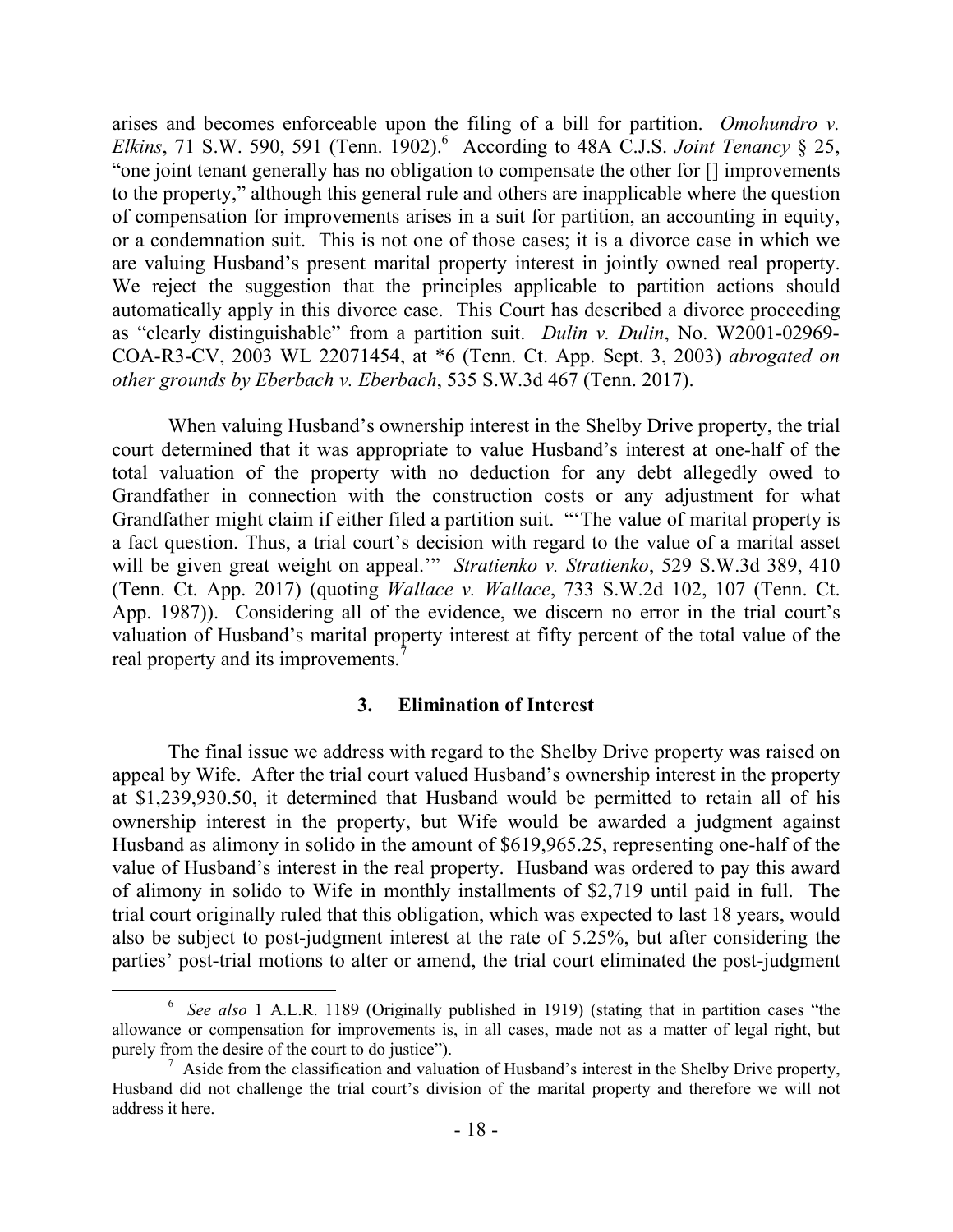interest obligation. It did provide, however, that upon the sale of the properties, "all unpaid installments on the judgment shall be accelerated and Husband shall pay Wife the full outstanding balance owed for the judgment within thirty (30) days from the closing of the sale."

On appeal, Wife acknowledges that she is not statutorily entitled to post-judgment interest on alimony in solido paid in installments pursuant to Tennessee's post-judgment interest statute and the Tennessee Supreme Court's decision in *Price v. Price*, 472 S.W.2d 732, 734 (Tenn. 1971). In *Price*, our supreme court explained that a recipient of alimony in solido payable in monthly installments was not entitled to post-judgment interest where "[the wife] only became entitled to the use of any part of the money represented by this judgment on the date the first installment was due." *Id.*; *see also Norman v. Norman*, No. M2015-02364-COA-R3-CV, 2017 WL 3705121, at \*8 (Tenn. Ct. App. Aug. 28, 2017) ("[T]he recipient of an award of alimony in solido payable in installments is not entitled to interest on the judgment from the date of entry."). However, Wife argues that the method of payment devised by the trial court, without any interest obligation, fails to compensate her for one-half of the present value of the Shelby Drive property.

Wife admits that it is fair and reasonable to allow Husband to pay the judgment "over time," but she suggests that Husband is receiving \$1,239,930.50 in marital real estate "immediately" while she will not receive her final installment payment for nearly twenty years. According to Wife, there are several ways in which the trial court could have divided the marital assets more equitably in the absence of an interest obligation. She suggests that the trial court could have increased Husband's payments and ordered them to be paid over a shorter period of time, $\delta$  or the court could have awarded her an outright ownership interest in the Shelby Drive property or given her all of the proceeds from the sale of the marital home. Wife also suggests that Husband could borrow \$619,965 from a financial institution secured by his \$1.2 million interest in the real

 $\overline{a}$ 

<sup>8</sup> Wife relies on this Court's decision in *Parker v. Parker*, No. C.A. 164, 1990 WL 48989, at \*2 (Tenn. Ct. App. Apr. 24, 1990), wherein this Court stated:

We find the trial judge's division of the marital assets results in the husband receiving 50% of the marital estate, the capital asset portion of which has been significantly discounted to arrive at a cash value. On the other hand, the wife is receiving her share of the marital capital assets in future periodic payments over ten years. As a result, she is not receiving a 50% share of the marital assets because the present value of a capital sum paid over ten years in future periodic payments without interest is obviously less than a capital sum paid today. No formula requires the wife receive a 50% share of the marital assets in order for a division to be equitable. *See Ellis v. Ellis*, 748 S.W.2d 424, 427 (Tenn. 1988). However, to achieve a more equitable result we adjust the pay-out formula of the marital property in the following manner: The wife is to receive five annual installments of \$45,000 each . . . instead of the ten installments of \$22,500 ordered by the trial judge. . . .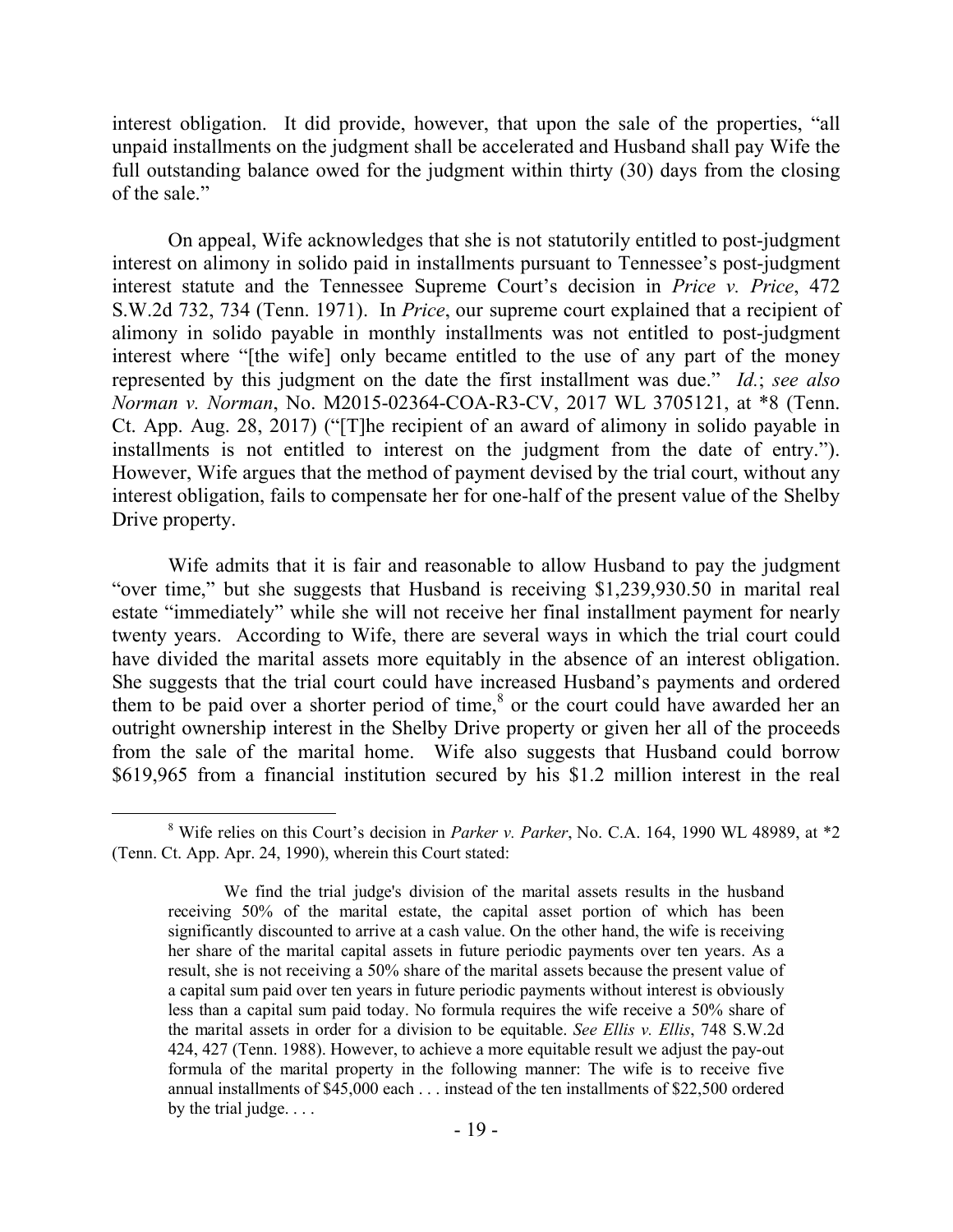property in order to pay her immediately. In sum, Wife asks this Court to either rebalance the marital property division, adjust the value of the award in connection with the Shelby Drive property, or remand for the trial court to reconsider the division of assets. Husband, in response, argues that he does not have the present ability to pay \$2,719 per month or any increased amount considering the fact that most of his income was imputed. Husband claims that he has no present use of funds from the real property and no ability to "monetize his interest" in the real property either.

A "typical purpose" of an award of alimony in solido is "to adjust the distribution of the parties' marital property." *Gonsewski v. Gonsewski*, 350 S.W.3d 99, 108 (Tenn. 2011) (quotation omitted). "[T]rial courts have broad discretion to determine whether spousal support is needed and, if so, the nature, amount, and duration of the award." *Id.*  at 105. Appellate courts also "give great weight to the trial court's division of marital property and 'are disinclined to disturb the trial court's decision unless the distribution lacks proper evidentiary support or results in some error of law or misapplication of statutory requirements and procedures.'" *Larsen-Ball*, 301 S.W.3d at 234 (quoting *Keyt v. Keyt*, 244 S.W.3d 321, 327 (Tenn. 2007)). "The trial court is empowered to do what is reasonable under the circumstances and has broad discretion in the equitable division of the marital estate." *Keyt*, 244 S.W.3d at 328. "It is not this court's role to tweak the manner in which a trial court has divided the marital property." *Farnham v. Farnham*, 323 S.W.3d 129, 141 (Tenn. Ct. App. 2009) (citing *Morton v. Morton*, 182 S.W.3d 821, 834 (Tenn. Ct. App. 2005)).

We decline Wife's invitation to alter the trial court's marital property division in an attempt to reach a more equitable result. Wife has mostly confined her argument regarding the inequity of the trial court's decision to its manner of dividing this single asset, arguing that she did not receive one-half of the present value of *this* particular property. When a divorcing party appeals a trial court's decision concerning the division of marital property but "'wishes to focus on whether the division as to particular assets was equitable rather than whether the overall property distribution was equitable,'" this Court must avoid such a narrow focus and keep in mind that "'the goal is an overall equitable marital property distribution.'" *Brown v. Brown*, No. E2017-01629-COA-R3- CV, 2018 WL 5307092, at \*8 (Tenn. Ct. App. Oct. 25, 2018). "A trial court is charged not with making an equitable division of each separate marital asset but rather with making an equitable division of the entire marital estate." *Givens v. Givens*, No. E2016- 00865-COA-R3-CV, 2017 WL 4339489, at \*8 (Tenn. Ct. App. Sept. 29, 2017). We cannot view the trial court's ruling regarding the Shelby Drive property in isolation.

Unfortunately, however, neither party has presented this Court with a table that complies with Rule 7 of the Rules of the Court of Appeals that would facilitate our review of the trial court's overall property division. The Rules of this Court "'set out specific requirements for the contents of a brief in a domestic relations case in which a party challenges a trial court's disposition of marital property.'" *Ingram v. Ingram*, No.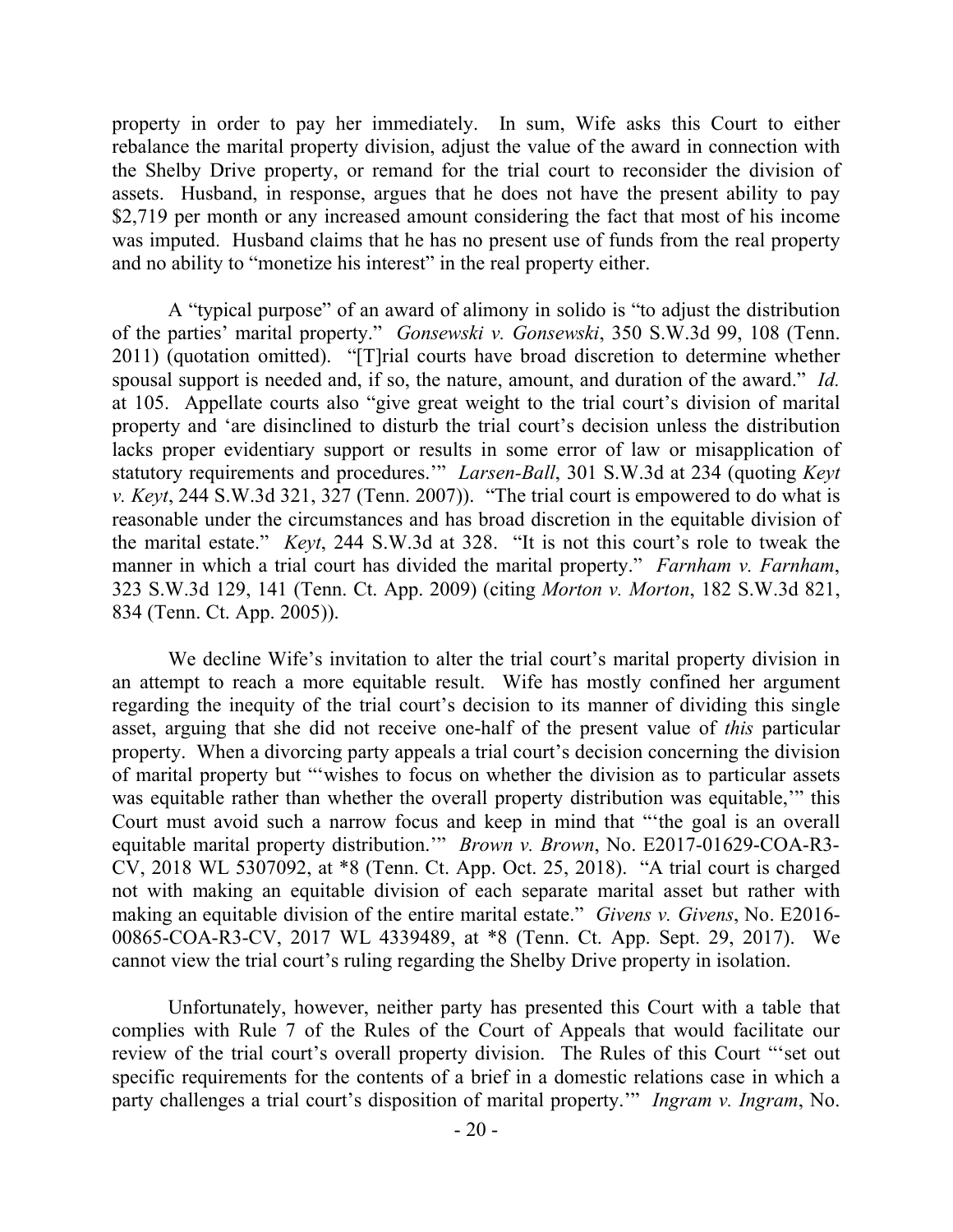W2017-00640-COA-R3-CV, 2018 WL 2749633, at \*11 (Tenn. Ct. App. June 7, 2018) (quoting *Townsend v. Townsend*, No. W2004-02034-COA-R3-CV, 2005 WL 3416310, at \*6 (Tenn. Ct. App. Dec. 14, 2005)). Court of Appeals Rule 7 provides:

(a) In any domestic relations appeal in which either party takes issue with the classification of property or debt or with the manner in which the trial court divided or allocated the marital property or debt, the brief of the party raising the issue shall contain, in the statement of facts or in an appendix, a table in a form substantially similar to the form attached hereto. This table shall list all property and debts considered by the trial court, including: (1) all separate property, (2) all marital property, and (3) all separate and marital debts.

Although Husband's brief has a table attached, it is not substantially similar to the example listed in Rule 7 because it only lists individual assets and debts (with most but not all individually valued), and it contains no totals to reflect the trial court's overall distribution. A Rule 7 table is supposed to list the following totals with regard to each type of property:

| Total Separate Property awarded to Husband as valued by: | Husband<br>Wife<br><b>Trial Court</b> | \$<br>\$<br>$\mathbb{S}$ |
|----------------------------------------------------------|---------------------------------------|--------------------------|
| Total Marital Property awarded to Husband as valued by:  | Husband<br>Wife<br><b>Trial Court</b> | \$<br>\$<br>\$           |
| Total Debt allocated to Husband as valued by:            | Husband<br>Wife<br><b>Trial Court</b> | \$<br>\$<br>$\mathbf S$  |
| Total Separate Property awarded to Wife as valued by:    | Husband<br>Wife<br><b>Trial Court</b> | \$<br>\$<br>$\mathbb{S}$ |
| Total Marital Property awarded to Wife as valued by:     | Husband<br>Wife<br><b>Trial Court</b> | \$<br>\$<br>$\mathbf S$  |
| Total Debt allocated to Wife as valued by:               | Husband<br>Wife<br><b>Trial Court</b> | \$<br>\$<br>\$           |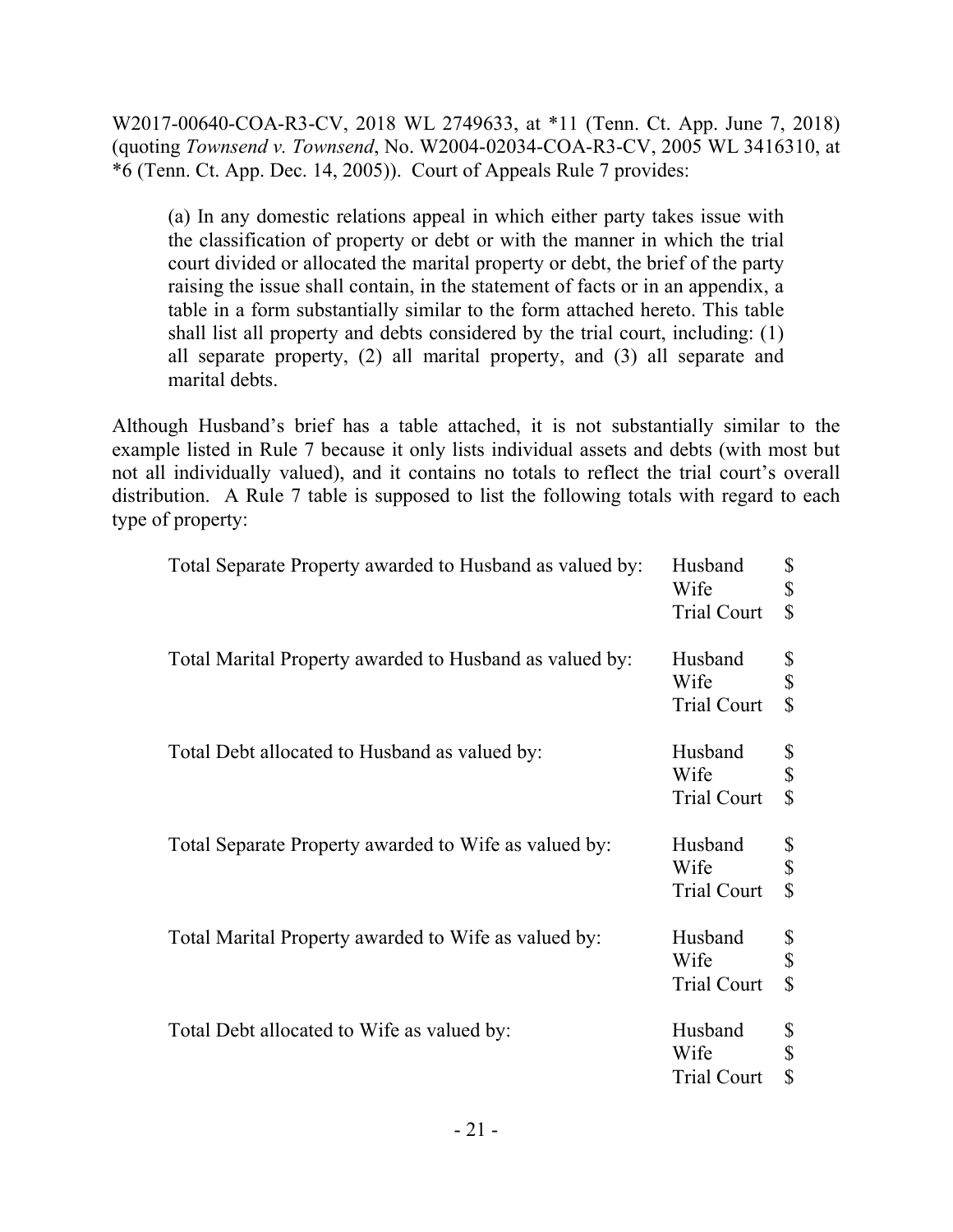*See* Tenn. Ct. App. R. 7. Husband's table contained none of these totals, and Wife's brief simply adopted the incomplete table provided in Husband's brief.

This Court has repeatedly emphasized the importance of a Rule 7 table:

'[I]t is essential that the parties comply with Rule 7 in order to aid this Court in reviewing the trial court's decision. The table required by Rule 7, allows this Court to easily and correctly determine the valuation and distribution of the marital estate as ordered by the trial court. Further, the Rule 7 table, allows this Court to ascertain the contentions of each party as to the correct valuations and proper distribution, as well as the evidence in the record which the party believes supports its contention. Consequently, a table, in full compliance with Rule 7, is vital as this Court must consider the *entire* distribution of property in order to determine whether the trial court erred. Moreover, this Court is under no duty to minutely search the record for evidence that the trial court's valuations may be incorrect or that the distribution may be improper.'

*Kanski v. Kanski*, No. M2017-01913-COA-R3-CV, 2018 WL 5435402, at \*6 (Tenn. Ct. App. Oct. 29, 2018) (quoting *Harden v. Harden*, No. M2009-01302-COA-R3-CV, 2010 WL 2612688, at \*8 (Tenn. Ct. App. June 30, 2010)).

The deficiencies in the Rule 7 table provided to this Court did not impact our ability to address Husband's issues regarding the classification and valuation of the Shelby Drive property, but the omissions directly hinder our ability to review Wife's issue on appeal. "A table that comprehensively lists the trial court's division of a divorced couple's assets is essential because the issue on appeal is 'whether the *overall* property distribution was equitable' not 'whether the division as to *particular assets* was equitable.'" *Blount v. Blount*, No. E2017-00243-COA-R3-CV, 2018 WL 1433198, at \*3 (Tenn. Ct. App. Mar. 22, 2018) (quoting *Morton*, 182 S.W.3d at 834) (underlining added, italics in original). As it is, we are left with Wife's vague suggestion that "the trial court's plan was to split [the assets and debts] roughly equally," but after the interest obligation was eliminated, the court was left with "an extremely inequitable division of marital assets." Wife has not demonstrated to this Court any overall totals awarded by the trial court or even percentages of the estate awarded to each party. As a result, we will not conclude that the trial court's overall marital property division was inequitable. *See Kanski*, 2018 WL 5435402, at \*6 (explaining that a party who fails to comply with Rule 7 "waives all such issues relating to the rule's requirements"); *Robbins v. Robbins*, No. E2017-01427-COA-R3-CV, 2018 WL 3954323, at \*14 (Tenn. Ct. App. Aug. 16, 2018) (deeming marital property issues waived when the husband failed to include a Rule 7 table reflecting the overall division of the marital estate and only itemized certain assets and debts and took issue with each, noting that this Court will not "tweak divisions of marital estate piecemeal"); *Kirby v. Kirby*, No. M2015-01408-COA-R3-CV, 2016 WL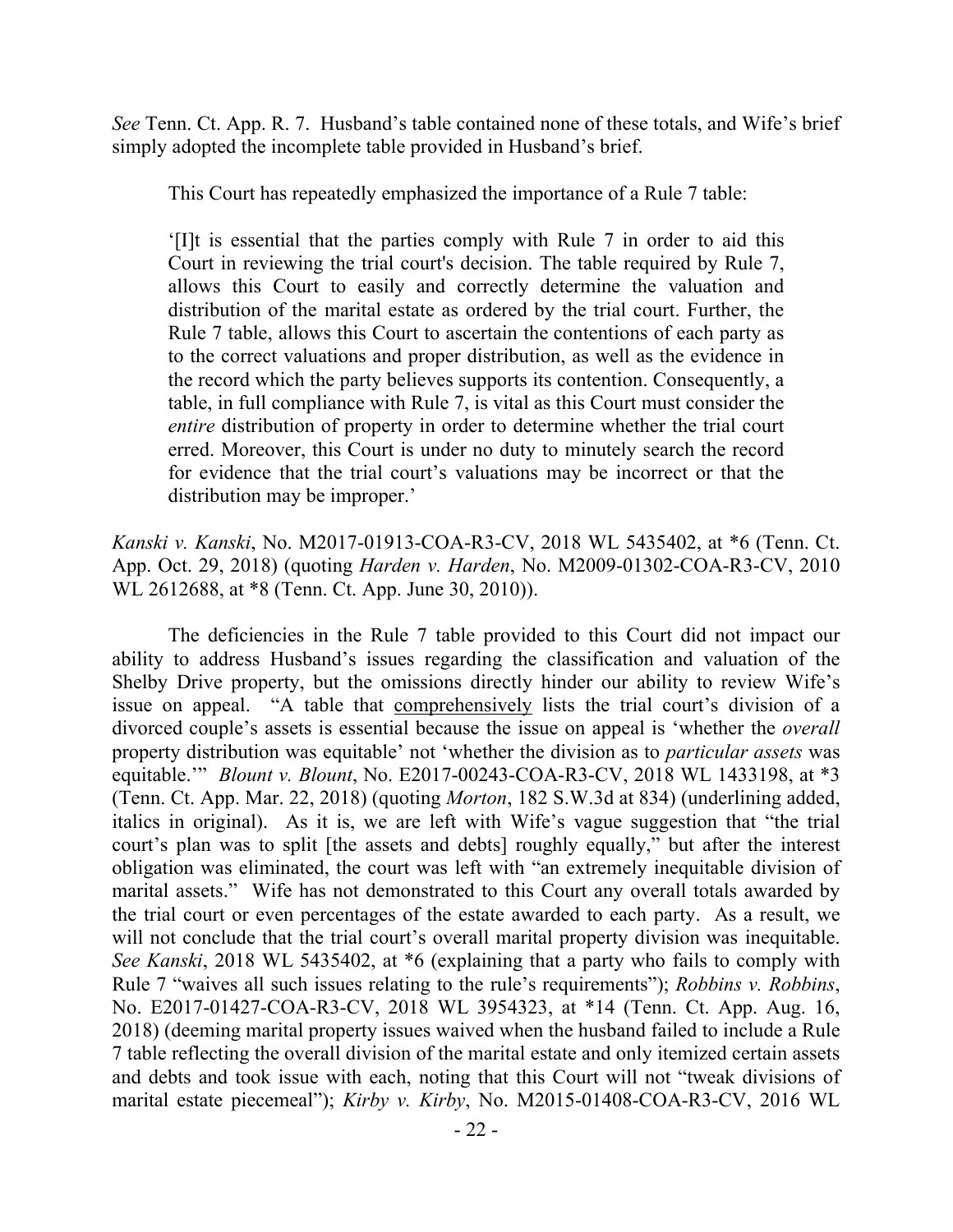4045035, at \*6 (Tenn. Ct. App. July 25, 2016) ("we cannot determine whether the overall distribution of marital property . . . is equitable in the absence of evidence regarding the values of all marital assets and amounts of debts").

#### *B. Husband's Income*

The next issue raised on appeal by Husband and Grandfather is whether the trial court erred when it "determined Husband's income for alimony and child support purposes and in awarding the amount of alimony it awarded to Wife." At the outset, we note that Husband and Grandfather do not cite any caselaw or other legal authority regarding child support or even reference the Tennessee Child Support Guidelines. Consequently, to the extent that they have attempted to challenge the trial court's calculation and imputation of income to Husband for "child support purposes," we deem the issue waived. $9^{\circ}$  Again, it is not our role "to research or construct a litigant's case or arguments for him or her, and where a party fails to develop an argument in support of his or her contention or merely constructs a skeletal argument, the issue is waived." *Sneed*, 301 S.W.3d at 615.

Husband and Grandfather do cite general caselaw regarding alimony, but they do not include any analysis of the statutory factors to be considered when awarding alimony or discuss the four types of alimony. Instead, Husband and Grandfather limit their issue to whether the trial court erred "when [it] determined Husband's income for alimony [] purposes and in awarding the amount of alimony it awarded to Wife."

We begin with the issue regarding Husband's income. Husband and Grandfather acknowledge in their brief that "Grandfather had been 'funneling' whatever money he could to his son, Wife[,] and his 4 grandchildren" prior to the divorce. However, they claim that after Wife filed suit against Grandfather and Husband, Grandfather "got upset and terminated what he considered to be gifts and support to Husband and Wife beyond Husband's salary." Husband admittedly continued to receive his salary of around \$78,500 per year, and Shelby Railroad continued to pay some expenses on his behalf. However, Grandfather reduced Husband's annual rental payments from Shelby Railroad from \$180,000 (equating to \$15,000 per month) to a mere \$2,400 per year.

In the divorce decree, the trial court acknowledged Grandfather's testimony that he runs Shelby Railroad like a dictatorship and can pay any amount of rent to Husband that he pleases. However, for purposes of computing Husband's income in connection with the issue of alimony, the trial court found it appropriate to look to the amounts

<sup>&</sup>lt;sup>9</sup> The Tennessee Child Support Guidelines provide that imputing gross income to a parent is appropriate in certain specified situations. *In re Samuel P.*, No. W2016-01665-COA-R3-JV, 2018 WL 1046784, at \*12 (Tenn. Ct. App. Feb. 23, 2018) (citing Tenn. Comp. R. & Regs. 1240–02–04– .04(3)(a)(2)); *Cain-Swope v. Swope*, 523 S.W.3d 79, 91 (Tenn. Ct. App. 2016).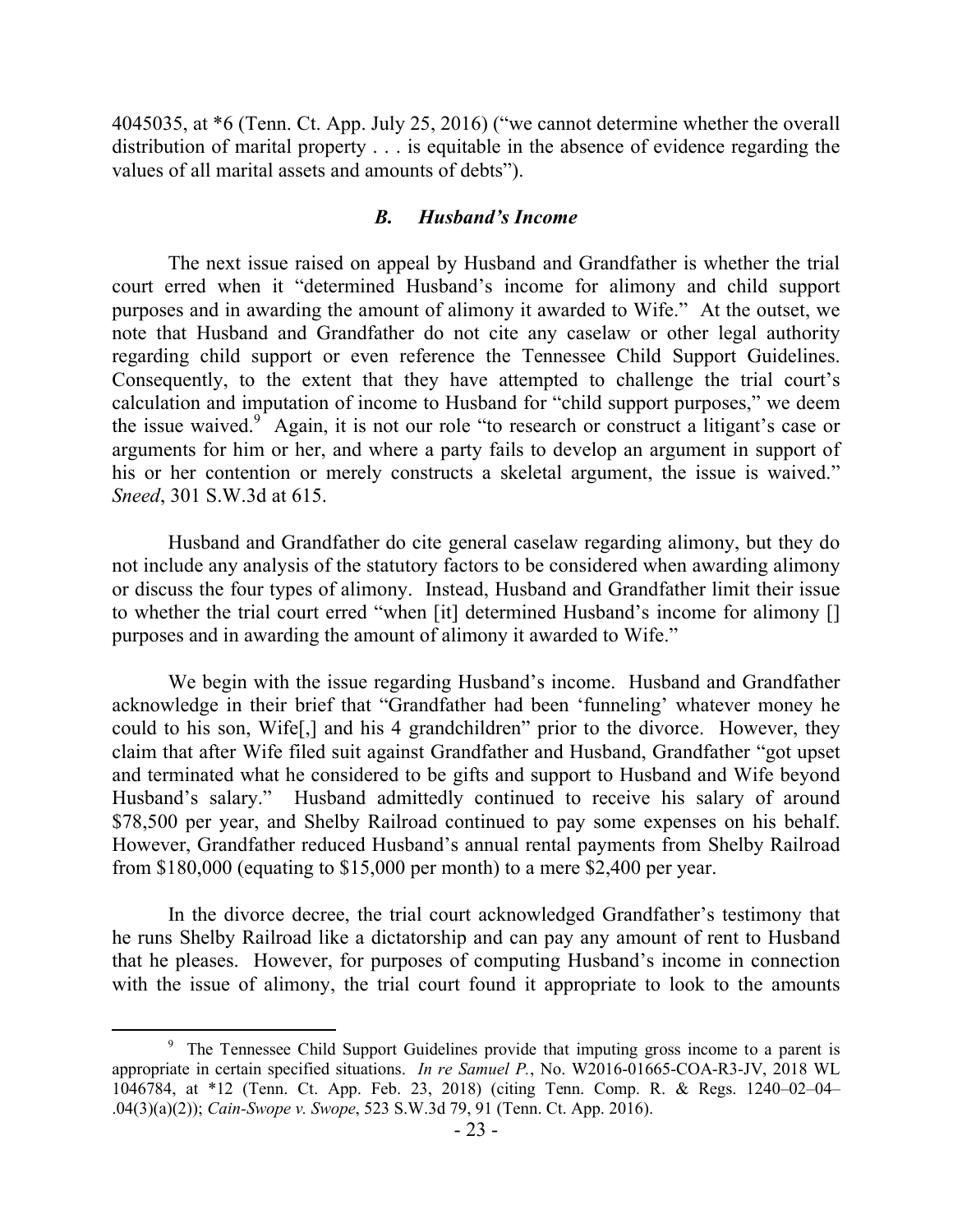Husband had been paid historically in addition to the rental value of the real property. The trial court noted the testimony of both parties' real estate appraisers concerning the fair rental value of the property and found the fair rental value calculation used by Husband's appraiser to be more persuasive. Husband's own appraiser estimated the fair rental value of the property at \$178,448 per year. Utilizing that figure, the trial court calculated Husband's share of the annual rental income for the property at \$89,224, or \$7,435 per month. In addition to this rental amount, the trial court considered Husband's annual salary of \$78,500 and the value of the various personal expenses Shelby Railroad routinely paid for Husband, as described by Wife's expert witness. The trial court noted that Husband's expert had "no major issues" with the calculations made by Wife's expert. Still, the trial court reduced the figure suggested by Wife's expert somewhat, declining to impute income to Husband based on two categories of expenses paid on his behalf. After making these two deductions, the trial court set Husband's monthly income for purposes of alimony at \$15,707.35 (which equates to \$188,488.20 per year).

On appeal, Husband argues that the trial court erred in setting his income at \$15,707.35 for purposes of determining alimony, although Husband does not suggest any alternative figure that would have been more appropriate. Husband simply suggests that the trial court erred by "imputing to him the rental and other forms of income." Husband apparently believes that the trial court should not have assigned any rental income to him beyond the \$2,400 he was currently being paid by Grandfather.

A decision regarding spousal support is factually driven and involves the careful balancing of many factors. *Gonsewski*, 350 S.W.3d at 105. Our role "in reviewing an award of spousal support is to determine whether the trial court applied the correct legal standard and reached a decision that is not clearly unreasonable." *Id.* When making an alimony award, many factors must be considered when relevant to the parties' circumstances, including "[t]he relative earning capacity . . . and financial resources of each party, including income from . . . all [] sources[.]" Tenn. Code Ann. § 36-5- $121(i)(1)$ . However, "the two [factors] that are considered the most important are the disadvantaged spouse's need and the obligor spouse's ability to pay." *Gonsewski*, 350 S.W.3d at 110 (internal quotation omitted). In determining Husband's income and ability to pay, the trial court found it appropriate to consider not only the base salary of \$78,500 that Husband was currently receiving but also the *fair rental value* of the Shelby Drive property and the amount of monthly expenses that Shelby Railroad paid for Husband. In light of the circumstances, this decision was certainly reasonable and in accordance with the controlling legal standards. We discern no error in the trial court's conclusion that Husband's monthly income for purposes of determining alimony should be \$15,707.35 (or \$188,488.20 per year). This is especially reasonable considering that Husband received over \$250,000 from Shelby Railroad in salary and rent alone in the three years prior to the divorce (in 2011, 2012, and 2013), not to mention the benefits paid on his behalf.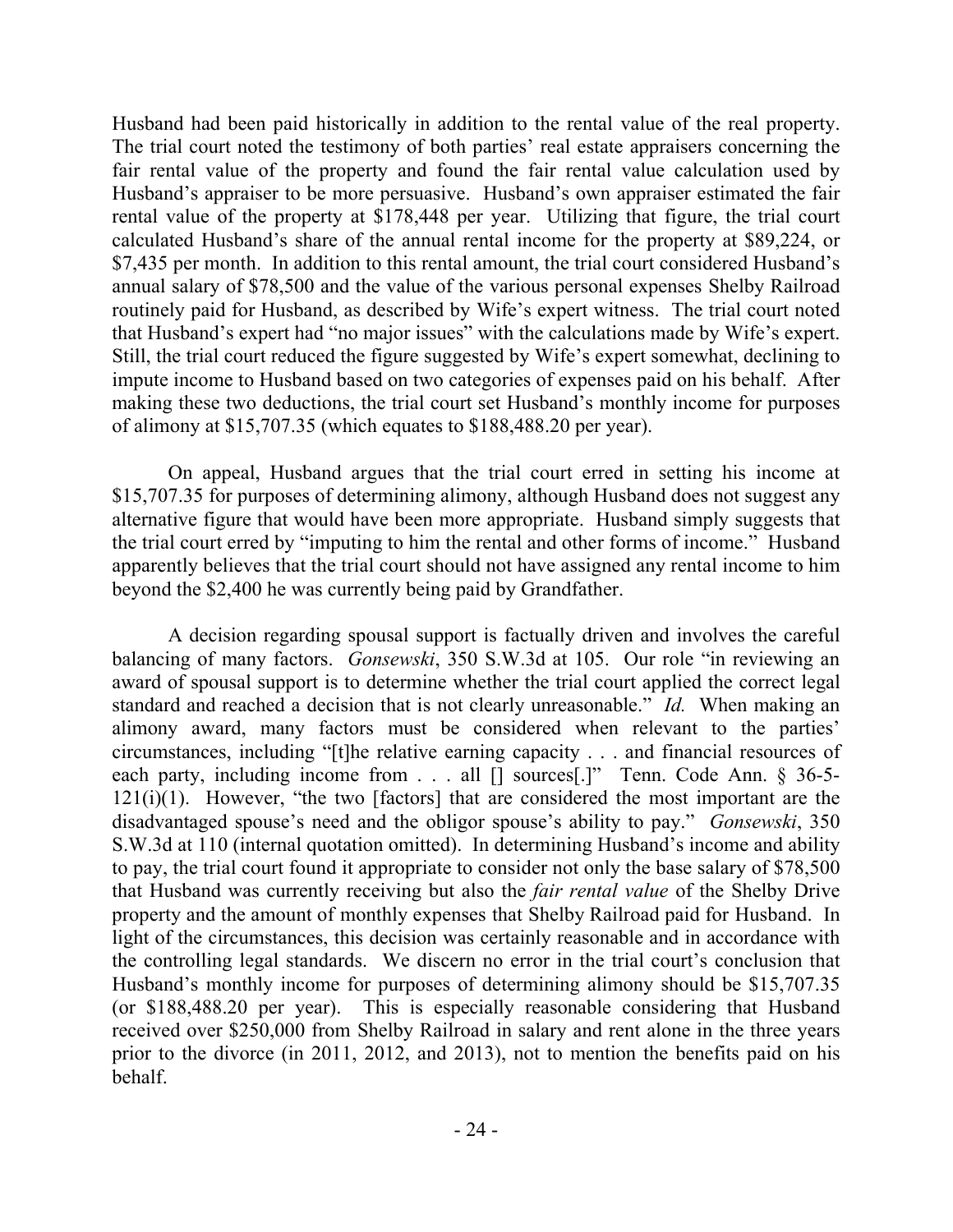Next, we consider Husband's assertion that the trial court erred "in awarding the amount of alimony it awarded to Wife." Again, Husband does not suggest that the trial court should have awarded a different *type* of alimony, nor does he suggest that some specific lesser *amount* would have been appropriate. Instead, Husband simply contends that the trial court's ruling was "financially devastating" to him because each month he is ordered to pay \$2,719 in alimony in solido (for the Shelby Drive property), \$1,500 in alimony in futuro, and \$1,332 in child support, in addition to the children's private school tuition, health insurance, and life insurance. Husband suggests that once these expenses are deducted from his imputed monthly income of \$15,707.35, he will still owe \$3,500 per month in income taxes, leaving him with only \$2,658 per month for himself.<sup>10</sup> Husband argues that Wife has "more monthly resources than Husband" if you consider her alimony in solido payment, child support, trust income of \$778, and her ability to earn \$2,338 per month as estimated by the trial court.

Unlike Husband's analysis of these isolated figures, the trial court separately addressed every statutory factor relevant to an award of alimony and made findings regarding each. In particular, it found that this was a 29-year marriage and that Wife was 52 years old, a homemaker, and the primary caregiver for the parties' four children. It found that Husband has a much greater ability to acquire capital assets and income and that his earning capacity significantly exceeds that of Wife. It estimated Wife's earning capacity as \$2,333 per month and noted her trust income of \$778 per month, for a total monthly income of \$3,111. Husband's estimated monthly income, in comparison, was \$15,707.35. Considering these facts and all other relevant factors, including the division of the marital estate, the court determined that Wife is not capable of being rehabilitated within the meaning of the statute and that an award of long term support in the form of alimony in futuro was appropriate. It ordered Husband to pay \$1,500 per month in alimony in futuro until the youngest children graduate from high school in 2021, at which time the alimony obligation will increase by the same amount that Husband had been paying in child support, to a total of \$2,832 per month until December 2031. Again, trial courts are given broad discretion "to determine whether spousal support is needed and, if so, the nature, amount, and duration of the award." *Gonsewski*, 350 S.W.3d at 105. We discern no merit in Husband's argument that the trial court abused its discretion in setting this "amount" of alimony.

#### *C. Attorney's Fees on Appeal*

Wife seeks an additional award of alimony in solido for her attorney's fees incurred on appeal. She notes that the trial court required Husband to pay \$200,000 of her attorney's fees incurred in the trial court and contends that the same factors justify an award of fees on appeal, as her financial situation has not improved. She suggests that

 $10$  The trial court entered its final order in 2017. Therefore, the deductibility of his alimony is not affected by the new tax law, which takes effect for alimony payments beginning in 2019.